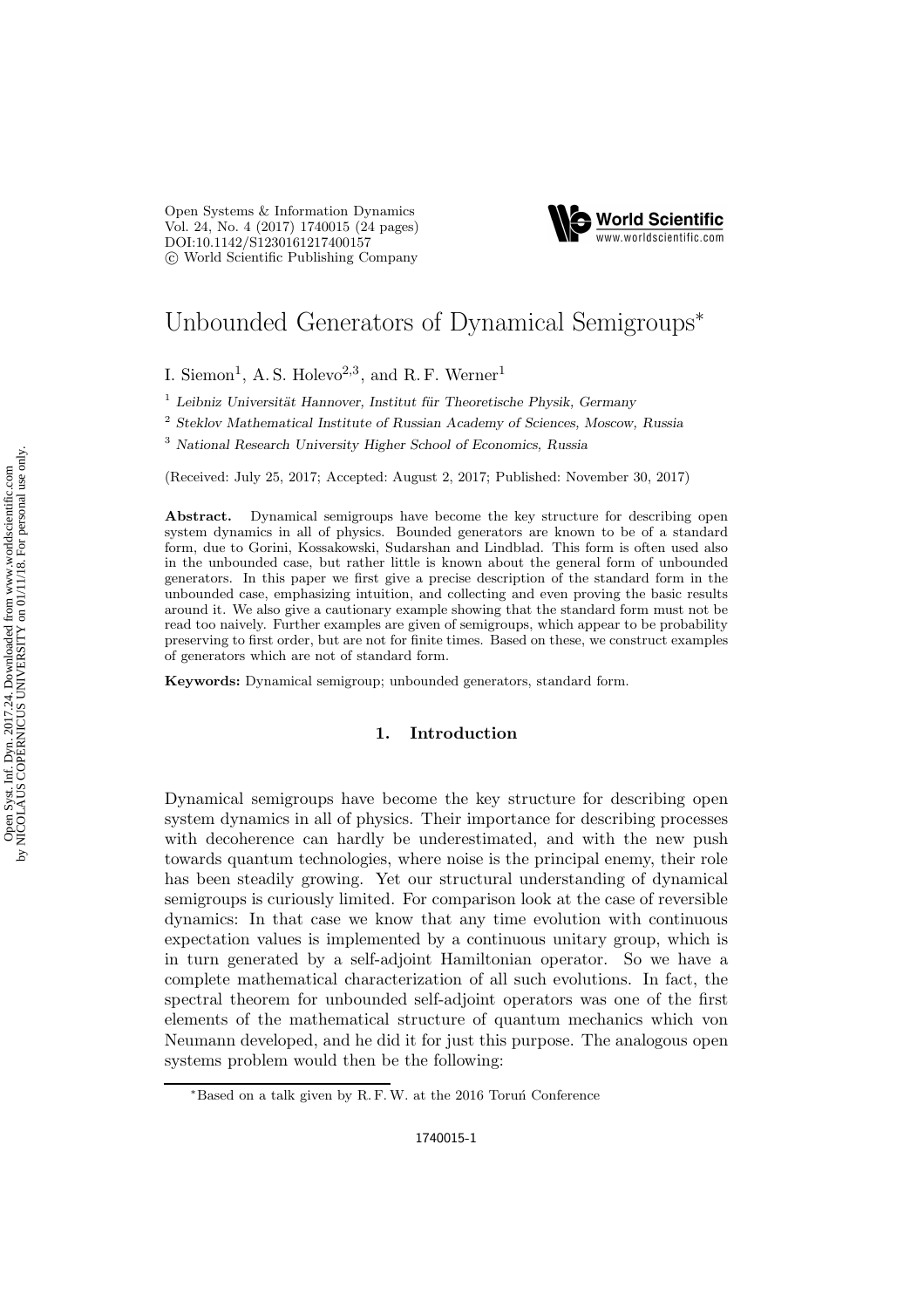PROBLEM: Consider a Hilbert space  $\mathfrak{H}$ . Characterize all one-parameter semigroups  $t \mapsto \mathcal{T}_t$ ,  $(t \geq 0)$  such that each  $\mathcal{T}_t$  is a completely positive map on the trace class  $\mathfrak{T}(\mathfrak{H})$ , and, for any  $\rho \in \mathfrak{T}(\mathfrak{H})$  and any bounded operator  $A \in \mathfrak{B}(\mathfrak{H})$ , we have  $\lim_{t \to 0} \text{tr}(\mathcal{T}_t(\rho)A) = \text{tr}(\rho A)$ .

Of course, this volume celebrates the solution of a fundamental special case of this problem, namely the case of bounded generators, which is equivalent to the uniform continuity condition  $\lim_{t\to 0} ||\mathcal{T}_t - \mathcal{I}|| = 0$ . But the problem as written above, i.e., of characterizing also the merely strongly continuous dynamical semigroups or, equivalently, their unbounded generators, is open. In spite of this, many applications use unbounded versions of the GKLSform of the generator, which we will call the "standard form" in the sequel. The basic idea for the standard form goes back to Davies [1], and has been somewhat further developed since [2, 3, 4]. The typical attitude towards this problem is currently to use unbounded standard forms where it seems natural, but to avoid the general unbounded case. In fact, at the Torun conference one prominent member of our community called that a hopeless problem. Indicative of this state of affairs is that the papers [5, 6] from 1995/96, which present an example of a non-standard generator have practically not been cited. Likewise underrated is the work of Bill Arveson [7], which also goes well beyond the standard form. The last author is indebted to Franco Fagnola for reminding him of this work, which he earlier had ignored erroneously as being mostly about the special case of endomorphism semigroups [8].

Therefore, our aim in this survey is twofold: Firstly, we will give a description of the standard form in the unbounded case, emphasizing intuition, and collecting and even proving the basic results around it. We also give a cautionary example (Sect. 3.1) showing that the standard form must not be read too naively. Further examples are given of semigroups [1, 6], which appear to be probability preserving to first order (i.e., when looking only at the generator on the finite-rank part of its domain), but not for finite times. This phenomenon is akin to classical processes allowing escape to infinity in finite time. Secondly, we will give examples of generators which are not of standard form, by modifying the previous examples.

In order to see what kind of characterization of generators might be hoped for, it is helpful to look for guidance in the classical case. For example, we could replace  $\mathfrak{T}(\mathfrak{H})$  by  $L^1([0,1])$ , the integrable functions on the unit interval, and ask, similarly, for all continuous Markov semigroups on this space. However, the structure of  $L^1([0,1])$  as an ordered Banach space is identical to the integrable functions on any atomless measure space, like R of  $\mathbb{R}^d$ . So part of the answer would be diffusions on  $\mathbb{R}^d$ , recoded in some way to the unit interval (mapping measure zero sets to measure zero sets). In particular, not even the dimension d of the underlying space can be seen in the characterization. As a consequence, the classification is likely to be wild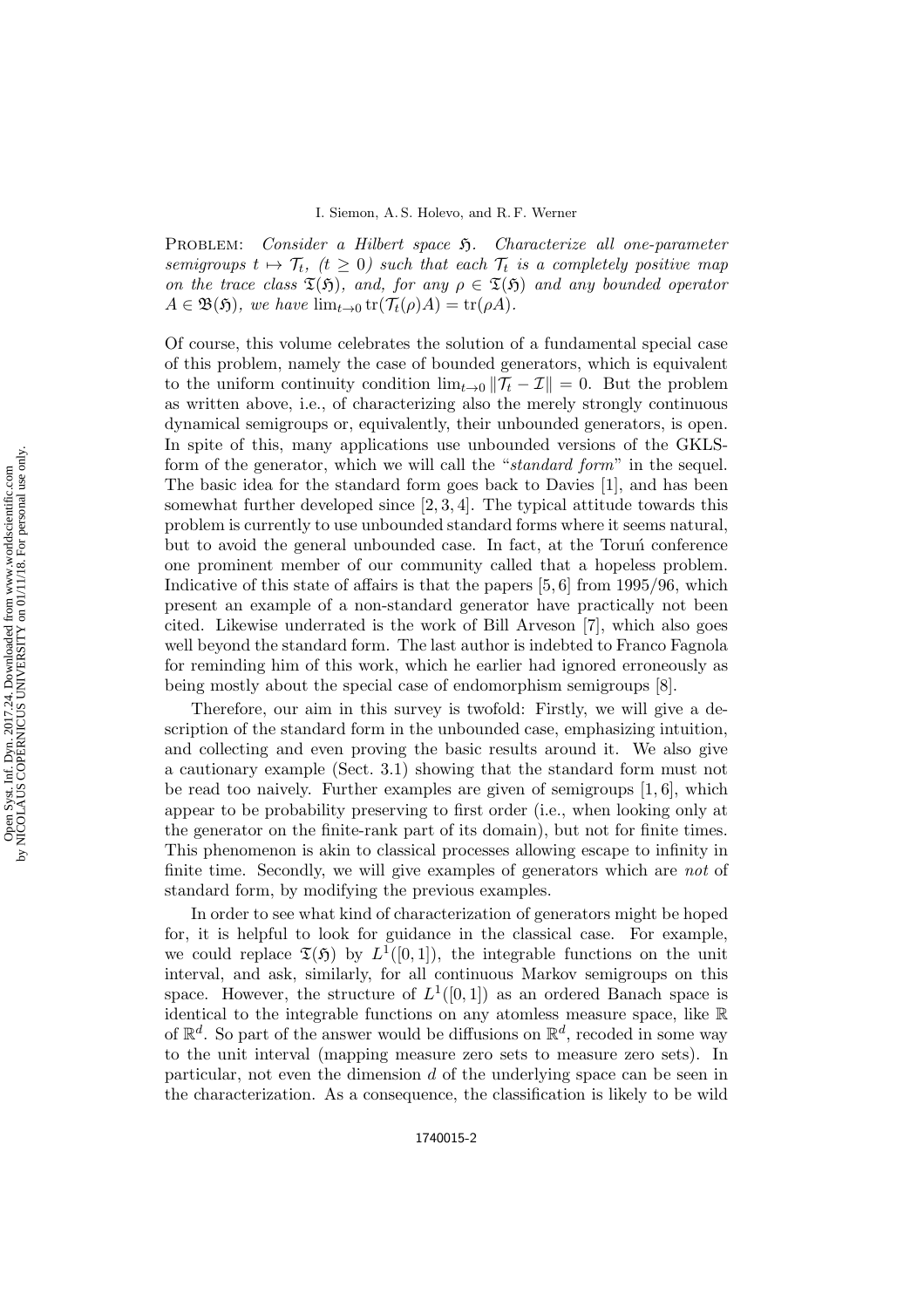and uninformative, unless further structure is imposed. An example would be the Feller condition, demanding that the dynamics in the Heisenberg picture take continuous functions to continuous functions. Clearly, the algebra of continuous functions is sensitive to dimension, and a fruitful theory becomes possible.

Consider, instead, to replace  $\mathfrak{T}(\mathfrak{H})$  by a sequence space like  $\ell^1(\mathbb{Z})$ . Then one expects a characterization of the generators in terms of transition rates, and there is some well-developed theory around this [9]. The quantum case is now somewhere between these two classical examples: On one hand, the trace class has some discreteness like  $\ell^1(\mathbb{Z})$ , because it contains many pure states, and  $\mathfrak{B}(\mathfrak{H})$  has many minimal projections. On the other hand, there is a continuum of pure states, somewhat reminiscent of the continuum of points in the interval [0, 1].

This classical comparison sets the theme for our survey: We will look especially at the pure states in the domain of the generator. This will at the same time give us a useful definition of the standard form and point to the possibility for non-standard generators. We will give rigorous statements throughout, while emphasizing intuition. For generalities on semigroups on Banach spaces we recommend [10]. To fix our setting, we assume throughout that  $\mathfrak H$  is a separable Hilbert space over  $\mathbb C$ . A *dynamical semigroup* is just a one-parameter semigroup as described in the above Problem, of which we assume that tr  $\mathcal{T}_t(\rho) \leq \text{tr }\rho$  for all  $0 \leq \rho \in \mathfrak{T}(\mathfrak{H})$ . If equality holds here for all  $\rho$ , we call  $\mathcal{T}_t$  conservative. Throughout, we will denote the domain of an unbounded operator  $\mathcal L$  by dom  $\mathcal L$ . We normally work in the Schrödinger picture, i.e., in terms of operators  $\mathcal T$  on  $\mathfrak T(\mathfrak H)$ . Their adjoints acting on the bounded operators  $\mathfrak{B}(\mathfrak{H})$ , a.k.a. the channel in the Heisenberg picture, are then denoted by  $\mathcal{T}^*$ , so that  $\operatorname{tr} \mathcal{T}(\rho)A = \operatorname{tr} \rho \mathcal{T}^*(A)$ .

## 2. Standard Generators

#### 2.1. Bounded and standard generators

Let us recall the standard (GKLS-) form of the generator, established in the bounded case. In this case  $\mathcal{T}_t = \exp(t\mathcal{L})$ , where

$$
\mathcal{L}\rho = K\rho + \rho K^* + \sum_{\alpha} L_{\alpha} \rho L_{\alpha}^* \quad \text{with} \tag{1}
$$

$$
0 \geq K + K^* + \sum_{\alpha} L_{\alpha}^* L_{\alpha} \tag{2}
$$

for some bounded operators  $K, L_{\alpha}$ . The set of labels  $\alpha$  may be infinite, in which case the sum in  $(2)$  is taken in the weak operator topology and converges as a bounded increasing sequence, and the sum in (1) then converges in trace norm.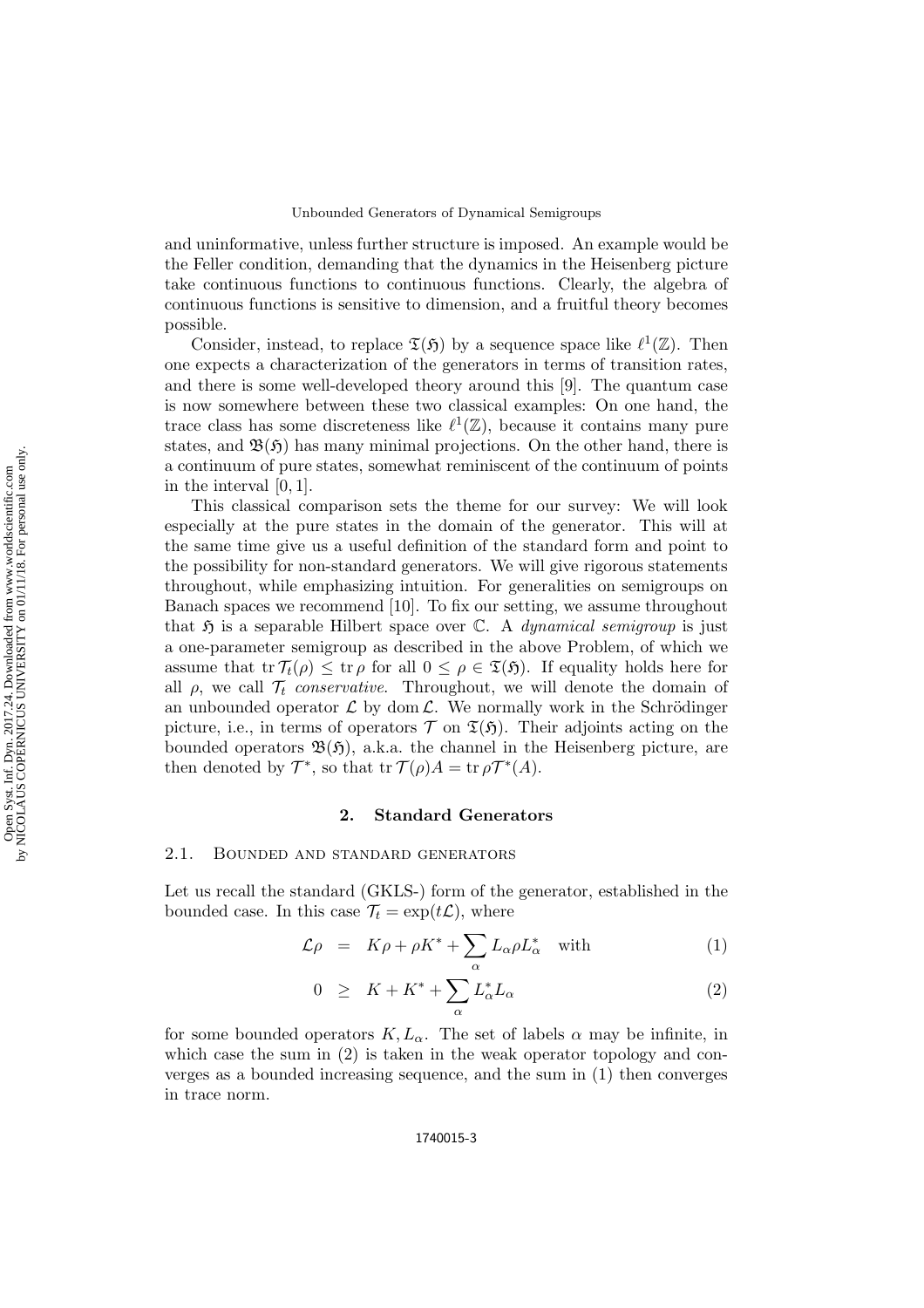A conspicuous feature of this form is the separation into a part associated with K, and another which is associated with the jump operators  $L_{\alpha}$ . An intuitive way to understand this is the observation that  $\exp(t\mathcal{L})$  must be a completely positive map norm close to the identity. This means [11] that it must also have a Stinespring dilation close to that of the identity. Now the only Kraus operator in the decomposition of the identity is the unit operator **1**, so one of the Kraus operators of  $exp(t\mathcal{L})$  can be chosen to be close to **1**, say  $\approx 1 + tK$ . The others will then have to scale like  $\approx \sqrt{t}L_{\alpha}$ , which gives  $\mathcal{T}_{t}\rho = \rho + t\mathcal{L}(\rho) + O(t^2)$  with the above generator. The dominant Kraus operator  $(1 + tK)$  belongs to a pure operation, i.e., an operation taking pure states into pure states [12, Sect. 2.3]. The only difference to the unitary case is that this part now typically loses normalization, so the evolution takes pure states to multiples of pure states.

To summarize, the generator splits into one part, which by itself generates an evolution taking pure states to pure states and a second part, which is completely positive. The work of Davies and the stochastic calculus suggest the following terminology:

DEFINITION 1 A no-event semigroup on a Hilbert space  $\mathfrak{H}$  is a dynamical semigroup  $\mathcal{T}_t^0$ ,  $t > 0$  such that every pure state  $\rho = |\psi\rangle\!\langle \psi|$  is mapped to a multiple of a pure state. It is necessarily of the form  $\mathcal{T}_t^0 \rho = C_t \rho C_t^*$  with  $C_t = \exp(tK)$  a strongly continuous contraction semigroup of Hilbert space operators.

Note that this definition no longer requires  $K$  to be bounded. Moreover, it also makes sense in the discrete classical case, i.e., for semigroups on  $\ell^1(X)$  for some countable set X. Pure states  $\delta_x$  are then of the form concentrated on a single point  $x \in X$ , corresponding to the probability distribution  $\delta_x(y) = \delta_{x,y}$ . It is easy to see that a no-event semigroup cannot change  $x$ , i.e., it must be of the form

$$
(\mathcal{T}_t^0)(\delta_x) = e^{-t\mu_x} \delta_x, \qquad (3)
$$

where  $\mu : X \to \mathbb{R}^+$  describes the loss rate from state x. The function  $\mu$ need not be bounded. Just as in the quantum case, the whole generator will differ from the no-event part by a positive term, which describes the rates of transitions from  $x$  to other states  $y$ , resulting in the usual rate matrix.

The basic idea of constructing the generator (classical or quantum) is that the positive term in the generator will make the semigroup more nearly conservative, i.e., it will compensate some of the normalization loss in  $\mathcal{T}_t^0$ . But, due to the overall (sub-)normalization condition tr  $\mathcal{T}_t(\rho) \leq \text{tr } \rho$ , there cannot be more transitions than there is loss. This means the positive part must be bounded with respect to the normalization loss of the no-event part. Thus all unboundedness is tamed, once it is under control for the no-event part. Of course, in principle, there might not be such a no-event part in the generator. But for the moment, we define the "good" case by this property: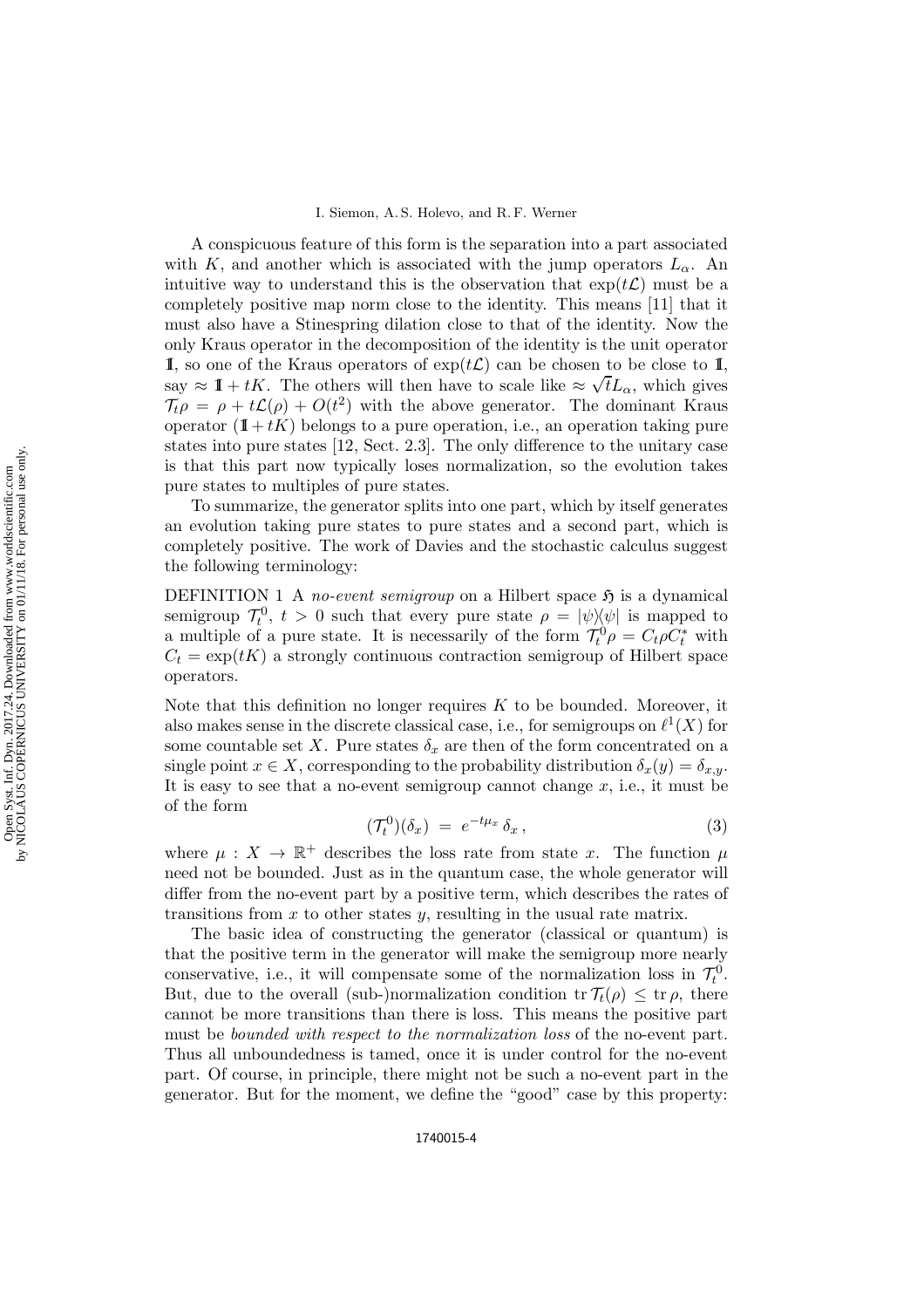DEFINITION 2 A dynamical semigroup is called standard if it is the minimal solution arising from a completely positive perturbation of the generator of a no-event semigroup.

We have not yet defined "the minimal solution" in this sentence, and this will be the task of Sect. 2.3. Standard generators look just like  $(1)$ , with the following changes:  $K$  is the generator of an arbitrary contraction semigroup on  $\mathfrak{H}$ , and the jump operators need to be operators

$$
L_{\alpha}: \text{dom } K \to \mathfrak{H} \quad \text{with} \quad \sum_{\alpha} \|L_{\alpha}\phi\|^{2} \leq -2 \operatorname{Re} \langle \phi, K\phi \rangle. \tag{4}
$$

The generator is thus naturally split into  $\mathcal{L} = \mathcal{L}^0 + \mathcal{P}$ , i.e., no-event part and completely positive perturbation, namely

$$
\mathcal{L}^{0}(|\phi\rangle\langle\psi|) = |K\phi\rangle\langle\psi| + |\phi\rangle\langle K\psi| \quad \text{and} \quad \mathcal{P}(|\phi\rangle\langle\psi|) = \sum_{\alpha} |L_{\alpha}\phi\rangle\langle L_{\alpha}\psi|.
$$
 (5)

The natural domain for all these operators is  $(\text{dom } K)$ <sup> $\land$ </sup>, defined as the set of finite linear combinations of rank 1 operators  $|\phi\rangle\langle\psi|$  with  $\phi, \psi \in \text{dom } K$ . In particular, the expression for  $P$  does not require the adjoint  $L^*_{\alpha}$  to be even defined, which is important because it might not exist (see Sect. 3.1 below). The effect of the minimal solution construction is then to extend the domain of  $\mathcal L$  beyond  $(\text{dom } K)^{\vee}$ , so that in the end we may well get some  $\rho \in \text{dom } \mathcal L$ , for which the individual terms  $\mathcal{L}^0 \rho$  and  $\mathcal{P}\rho$  are no longer well defined.

## 2.2. EXIT SPACES AND REINSERTIONS

In this section we will give a dynamical interpretation of the standard form, which forms the background for the term "no-event" semigroup. This interpretation is consistent also with the unbounded standard form. It provides the basis for the more technical statement that, for a standard generator, all the unboundedness is already determined by the no-event part, relative to which the positive perturbation  $P$  is bounded. This section provides some background, and is not needed to understand the later sections.

The idea behind the term "no-event semigroup" is that it describes the evolution for as long the system has not yet been captured, i.e., up until a detection or "arrival" event [13, 5]. Modifying a Hamiltonian by absorbing terms  $-iK$  with  $K \geq 0$  is, in fact, one of the standard ways to describe a detection process. By choosing  $K$  to be spatially localized in a region, we get a model of a detector in that region. The probability for detection in the time interval [t, s], starting from an initially normalized state  $\rho$  is then, by definition  $tr T_t^0 \rho - tr T_s^0 \rho$ . Clearly, this defines a POVM for the arrival time distribution, which also allows for the possibility that the particle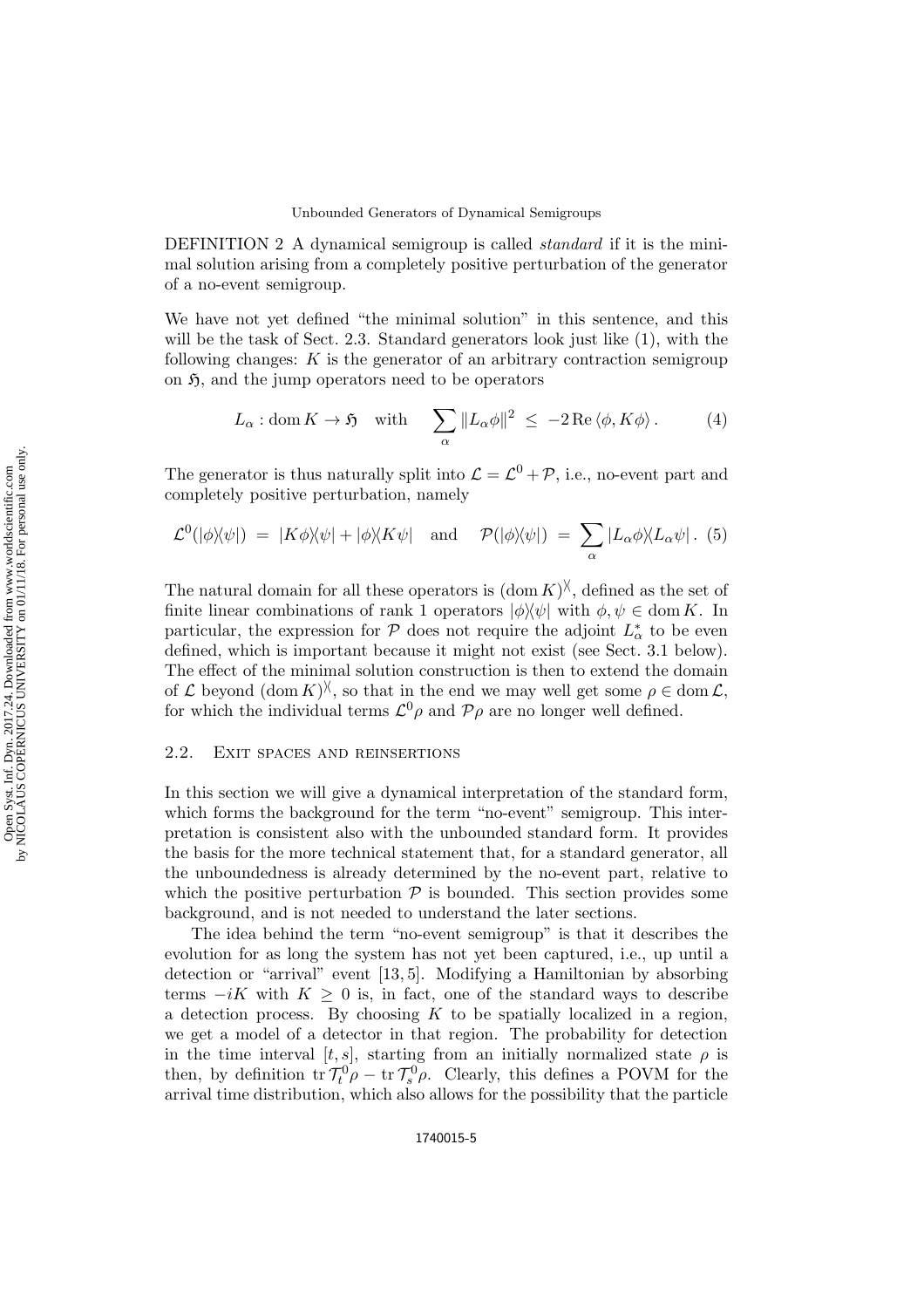never arrives. We would also like to find the observables which are jointly measurable with arrival. For example, when there are several detectors, we need to know which of them fired. This is naturally captured by the notion of the *exit space* of a contraction semigroup [13]. For a semigroup  $e^{tK}$  we consider the normalization loss as a quadratic form on dom  $K$ , and define an exit space for K as a pair  $(\mathcal{E},j)$  of a Hilbert space  $\mathcal E$  and a linear map  $j : \text{dom } K \to \mathcal{E}$  such that, for  $\psi, \phi \in \text{dom } K$ ,

$$
\langle j\psi, j\phi \rangle = -\frac{d}{dt} \langle e^{tK} \psi | e^{tK} \phi \rangle = -(\langle K\psi, \phi \rangle + \langle \psi, K\phi \rangle). \tag{6}
$$

There is always a unique minimal exit space: The separated completion of  $dom K$  with respect to the above scalar product. However, for reasons which will be apparent later, we also allow non-minimal exit spaces, possibly even with an inequality  $\leq$  instead of equality in (6).

Now if  $F \in \mathfrak{B}(\mathcal{E})$  is an effect operator describing some yes-no question asked at exit time, we set the probability density for obtaining that result at time t, on an initial preparation  $|\phi\rangle\langle\phi|$  with  $\phi \in \text{dom } K$ , to be  $\langle je^{tK}\phi|F|je^{tK}\phi\rangle$ . More formally, we consider a map  $J : \mathfrak{H} \to L^2(\mathbb{R}_+, dt; \mathcal{E})$ . The range of J is the space of  $\mathcal E$ -valued functions on  $\mathbb R_+$ , which is canonically isomorphic to  $L^2(\mathbb{R}_+, dt) \otimes \mathcal{E}$ , but the function notation is more helpful for our purpose. We set  $(J\phi)(t) = j(e^{tK}\phi) \in \mathcal{E}$  for  $\phi \in \text{dom } K$ . Then J extends to  $\mathfrak H$  by continuity, because

$$
||J\phi||^{2} = \int_{0}^{\infty} dt \, ||je^{tK}\phi||_{\mathcal{E}}^{2} = -\int_{0}^{\infty} dt \, \frac{d}{dt} ||e^{tK}\phi||^{2}
$$
  
=  $||\phi||^{2} - \lim_{t \to \infty} ||e^{tK}\phi||^{2} \le ||\phi||^{2}.$  (7)

The joint probability for an  $F$ -detection in the time interval  $[t, s]$  on the initial state  $\rho$  is then

$$
\text{tr}(\rho J^*(\chi_{[t,s]}\otimes F)J) = \int\limits_t^s d\tau \ \langle je^{\tau K}\phi|F|je^{\tau K}\phi\rangle. \tag{8}
$$

Here the right-hand side just uses the density mentioned above for  $\phi \in$ dom K, and the left-hand side is the same for  $\rho = |\phi\rangle\langle\phi|$ , but makes sense for arbitrary  $\rho$  by virtue of the continuous extension.

We can turn the arrival time detection into a dynamical, repeatable process on  $\mathfrak H$  by introducing a *reinsertion map*, which transforms the "state upon exit" into a new state of the system. This is done by a completely positive, trace non-increasing map  $S : \mathfrak{T}(\mathcal{E}) \to \mathfrak{T}(\mathfrak{H})$ . Then the effect F in (8) may arise from a measurement on the original system, including an arrival time measurement of just the same kind.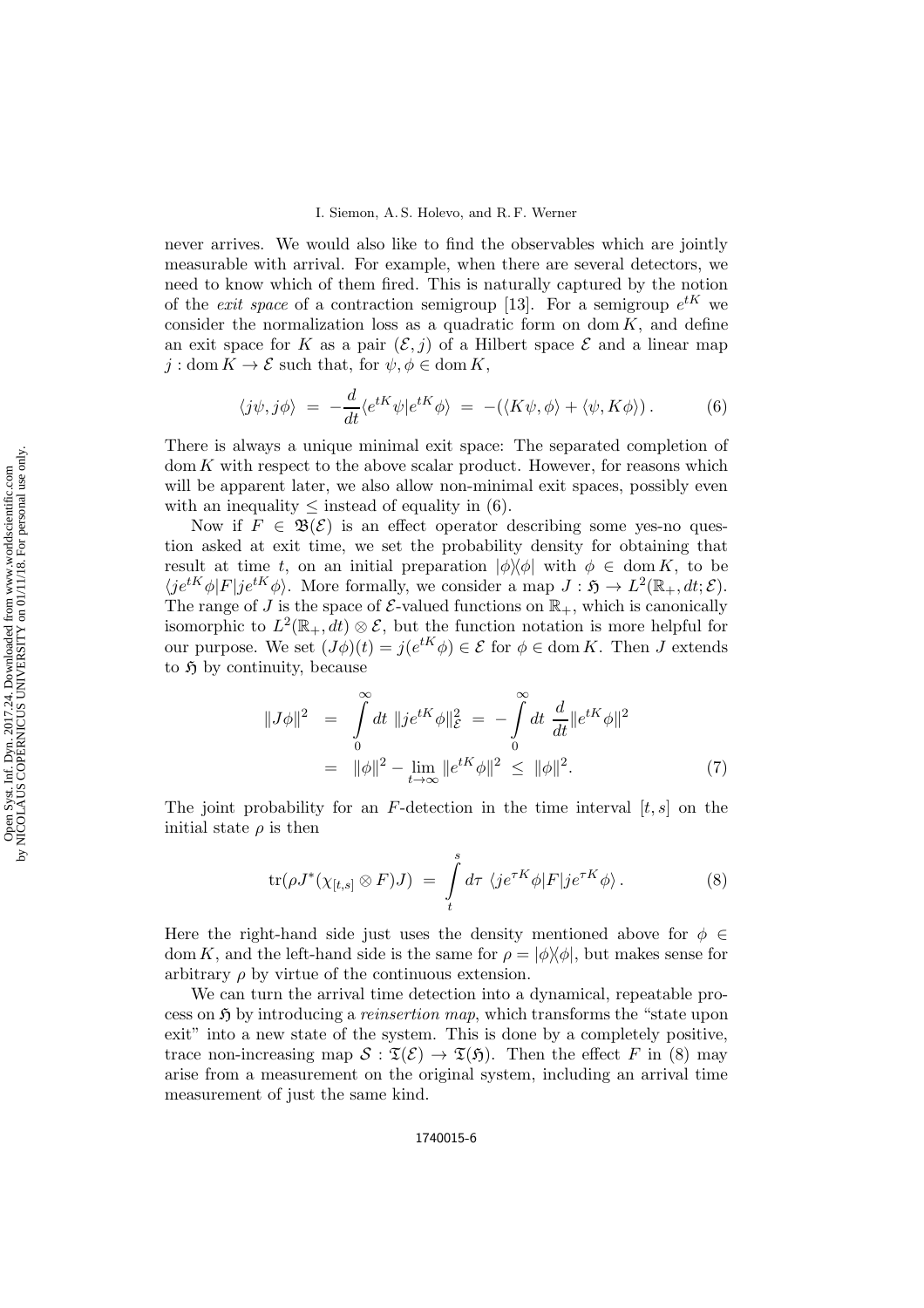Before iterating this idea, let us simplify the description by introducing the Stinespring dilation, i.e., a contraction  $v : \mathcal{E} \to \mathfrak{N} \otimes \mathfrak{H}$ , so that  $\mathcal{S}(\sigma) = \text{tr}_{\mathfrak{N}} v \sigma v^*$ . Observables on  $\mathfrak{N}$  then describe the information that can be extracted at the moment of a jump, so we call  $\mathfrak{N}$  the *transit space*. Composing v with j we get a map  $\tilde{j} = vj$ : dom  $K \to \mathfrak{N} \otimes \mathfrak{H}$ , which, apart from the special form of the image space satisfies exactly the requirements (6) for an exit space (possibly with an inequality, if  $S$  can reduce the trace). In this sense a process of exit and reinsertion is completely specified by an exit space of the special form  $(\mathfrak{N} \otimes \mathfrak{H}, \tilde{\eta})$ .

From now on we will take  $J$  to be defined by  $\tilde{j}$ . We can iterate this operator to a sequence of maps  $J^{(n)} : \mathfrak{H} \to (L^2(\mathbb{R}_+, dt; \mathcal{E}))^{\otimes n} \otimes \mathfrak{H}$ , with  $J^{(0)} = \mathbb{I}_{5}$ ,  $J^{(1)} = J$ , and  $J^{(n+1)} = (\mathbb{I}^{\otimes n} \otimes J)J^{(n)}$ . This has the same interpretation as  $J$ , only that we are now looking at  $n$  consecutive events. The *n* time arguments of wave functions in this space are the time increments between successive events. In order to get a dynamical semigroup out of this iteration, we need to fix a time interval  $[0, \tau]$  and look only at events happening during this interval. We also need to evolve the system up to time  $\tau$  after the last event with a further application of the no-event semigroup. Thus we set  $J_{\tau}^{(n)}$  to be a map between the same spaces as  $J^{(n)}$ , but modified as

$$
(J_{\tau}^{(n)}\phi)(t_1,\ldots,t_n) = (\mathbb{1}^{\otimes n} \otimes e^{(\tau-\sum_i t_i)K})(J^{(n)}\phi)(t_1,\ldots,t_n), \qquad (9)
$$

whenever  $\sum_i t_i \leq \tau$ , and zero otherwise. So  $J_{\tau}^{(n)}$  is a dilation of the evolution whenever  $\sum_i i_i \leq i$ , and zero otherwise. So  $J_{\tau}$  is a dilation of the evolutional conditional on exactly *n* events happening in that interval. The conditional evolution up to the end of this interval is  $\mathcal{T}_{\tau}^{(n)} \rho = \text{tr}_{\text{events}} J_{\tau}^{(n)} \rho J_{\tau}^{(n) *}$ , where the trace is the partial trace over the tensor factor  $(L^2(\mathbb{R}_+, dt; \mathcal{E}))^{\otimes n}$ . Then  $\mathcal{T}_{\tau}\rho=\sum_{n=0}^{\infty}\mathcal{T}_{\tau}^{(n)}$  is a dynamical semigroup. In fact, it is the same minimal semigroup as constructed in the next section. We will not go through the proof of this assertion, which is best done via the Laplace transforms of the  $\mathcal{T}_{\tau}^{(n)}$ , which turn out to be the exactly the terms in the sequence (16) below.

Experts in the stochastic calculus will easily recognize the dilation construction here. In fact, when we write the time arguments in the space  $(L^2(\mathbb{R}_+, dt; \mathcal{E}))^{\otimes n}$  not as increments but as the absolute event times  $\tau_i = \sum_{k=1}^i t_i$ , we get wave functions defined on ordered time arguments, which  $_{k=1}^{i}$   $t_i$ , we get wave functions defined on ordered time arguments, which have unique symmetric and antisymmetric extensions to arbitrary  $n$  tuples of times, yielding the fermionic and the bosonic stochastic integrals. Our focus here was just the dynamical semigroup, however, and specifically to trace the implications of unboundedness through the construction. Indeed the turning point is  $(7)$ : Once J has been extended from dom K to a bounded operator on all of  $\mathfrak{H}$ , the entire further construction is in terms of bounded operators, and no more domain questions need to be addressed.

The exit & reinsertion picture suggests other standard ways to look at the generator, which are brought together with the form (4) in the following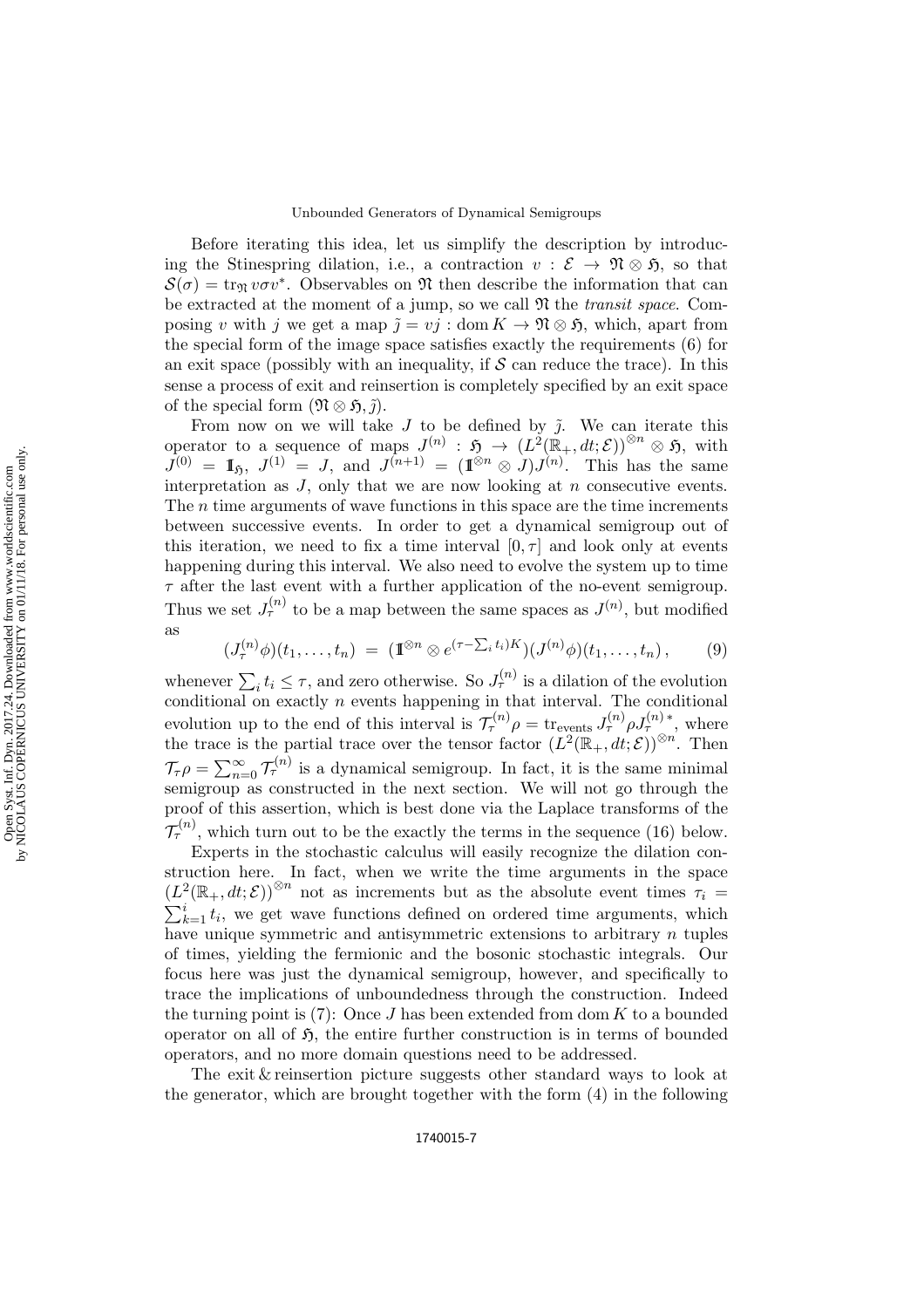proposition. It also lists (in  $(d)$ ) the form we prefer for the next section. For the action of the exit space injection  $j$  on mixed states we introduce the linear operator  $j^{\chi} : (\text{dom } K)^{\chi} \to \mathfrak{T}(\mathcal{E})$  given by  $j^{\chi}(|\phi\rangle\langle\psi|) = |j\phi\rangle\langle j\psi|$ . Then we have:

PROPOSITION 1 Let  $t \mapsto \exp(tK)$  be a contraction semigroup on  $\mathfrak{H}$  with generator K and minimal exit space  $(\mathcal{E}, j)$ . Then standard generators with no-event semigroup  $T_t^0 \rho = e^{tK} \rho e^{tK^*}$  are equivalently characterized by any of the following sets:

- (a) Completely positive "reinsertion" maps  $S : \mathfrak{T}(\mathcal{E}) \to \mathfrak{T}(\mathfrak{H})$  with  $tr S(\sigma) \leq tr \sigma$ .
- (b) Non-minimal exit spaces of product form, i.e., maps  $\tilde{j}$ : dom  $K \to \mathfrak{N} \otimes \mathfrak{H}$ such that  $\|\tilde{j}\phi\|^2 \leq 2\text{Re}\langle\phi, K\phi\rangle.$
- (c) Maps  $P : (\text{dom } K)^{\vee} \to \mathfrak{T}(\mathfrak{H}),$  which can be written in the form (5) with jump operators  $L_{\alpha}$  satisfying (4).
- (d) Completely positive maps  $P : \text{dom } \mathcal{L}^0 \to \mathfrak{T}(\mathfrak{H})$ , with  $\text{tr } \mathcal{P} \rho \leq \text{tr } \mathcal{L}^0 \rho$ for all positive  $\rho \in \text{dom }\mathcal{L}^0$ .

The correspondence is given by the restriction from  $(d)$  to  $(c)$ , and by unique  $\mathcal{L}^0$ -graph-norm continuous extension in the other direction. Between  $(a), (b), (c)$ it is given on  $(\text{dom } K)^{\vee}$  by  $\mathcal{P} = \mathcal{S}j^{\vee} = (\mathcal{I} \otimes \text{tr}_{\mathfrak{N}})j^{\vee}$ . Possible choices of jump operators correspond precisely to the choices of Kraus operators for S or a basis  $e_{\alpha} \in \mathfrak{N}$ , with  $\mathcal{S}(\sigma) = \sum_{\alpha} M_{\alpha} \sigma M_{\alpha}^*$ , via  $L_{\alpha} = M_{\alpha} j$  and  $\tilde{\jmath} \phi = \sum_{\alpha} e_{\alpha} \otimes L_{\alpha} \phi$ .

*Proof.* The equivalences are largely trivial to verify on  $(\text{dom } K)^\chi$ , or have already been described in the text above. The only statement not of this kind is the continuous extension  $(c) \rightarrow (d)$ . Here we note that  $(\text{dom } K)^\vee \subset \text{dom } \mathcal{L}^0$ is invariant and dense in  $\mathfrak{T}(\mathfrak{H})$ , hence a core, so that continuity will guarantee an extension to dom  $\mathcal{L}^0$ . Since S is clearly trace norm continuous, the identity  $\mathcal{P} = \mathcal{S}j^{\chi}$  shows that we only need to prove the continuity of  $j^{\chi}$ , i.e., the statement that  $j^{\gamma} \rho_n \to 0$ , whenever  $\rho_n \to 0$  and  $\mathcal{L}^0 \rho_n \to 0$  (each limit in trace norm). We will do this by establishing the estimate  $\|j^{\chi}\rho\| \leq {\|\mathcal{L}^0\rho\|}$ .

By definition of  $(\text{dom } K)^{\vee}$ , we can write  $\rho = \sum_{\ell}^{N} r_{\ell} |\phi_{\ell}| \sqrt{\psi_{\ell}}$  with  $r_{\ell} \in \mathbb{C}$ and  $\phi_{\ell}, \psi_{\ell} \in \text{dom } K$ . Now on the finite dimensional span of the  $\phi_{\ell}, \psi_{\ell}$  we can perform a singular value decomposition and get a more canonical form of  $\rho$ , where  $r_{\ell} > 0$ , and each of the families  $\{\phi_{\ell}\}, \{\psi_{\ell}\}\$ is orthonormal. Then we have

$$
\|j^{\chi}\rho\| = \left\|\sum_{\ell} r_{\ell}|j\phi_{\ell}\rangle\langle j\psi_{\ell}|\right\| \leq \sum_{\ell} r_{\ell} \|j\phi_{\ell}\|\|j\psi_{\ell}\|
$$
  

$$
\leq \sum_{\ell} \frac{r_{\ell}}{2} (\|j\phi_{\ell}\|^2 + \|j\psi_{\ell}\|^2) = -\text{Re}\sum_{\ell} r_{\ell}(\langle \phi_{\ell}, K\phi_{\ell} \rangle + \langle K\psi_{\ell}, \psi_{\ell} \rangle)
$$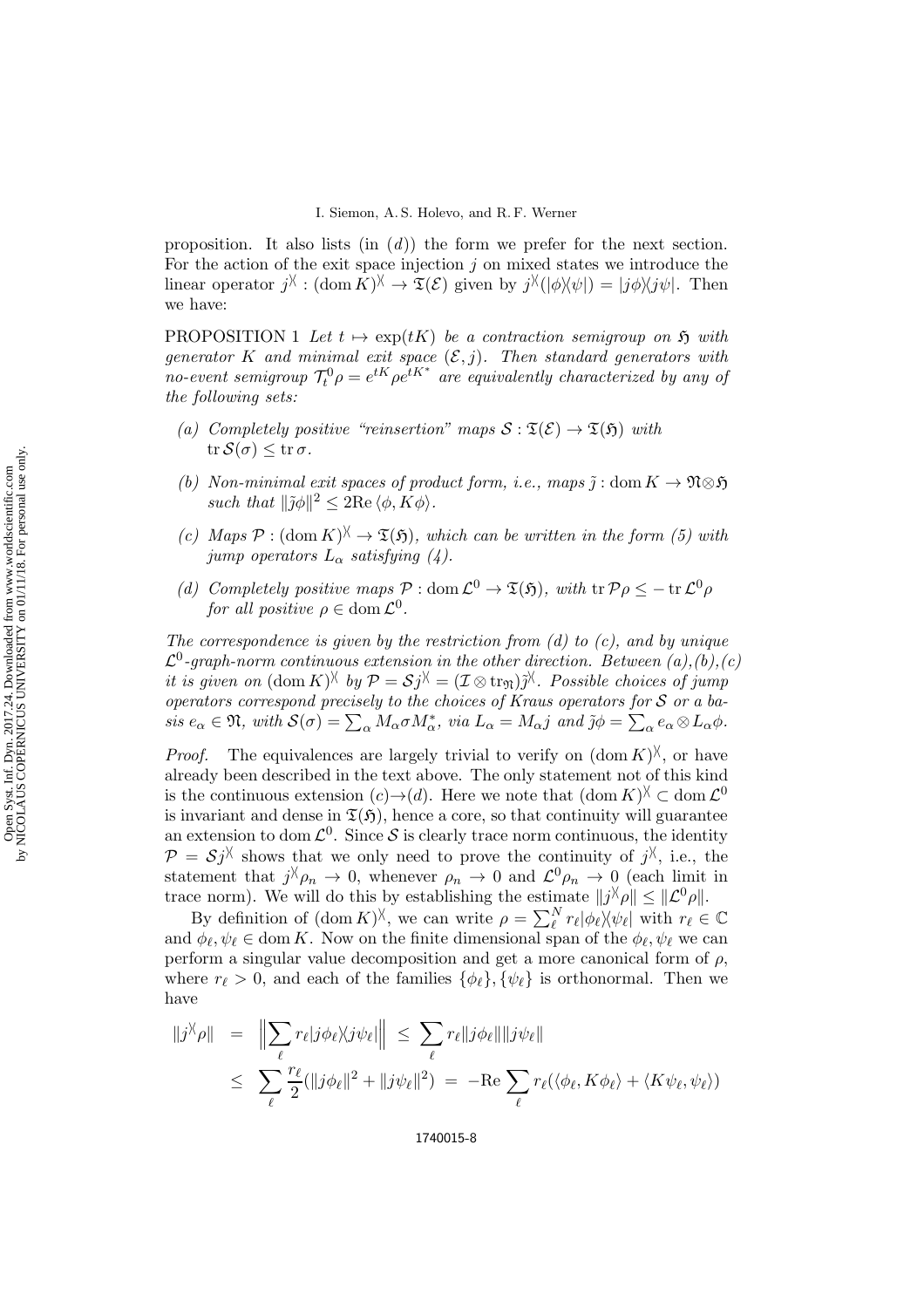$$
= -\text{Re}\sum_{\ell,m} r_{\ell}(\langle \phi_m, K\phi_{\ell} \rangle \langle \psi_{\ell}, \psi_m \rangle + \langle \phi_m, \phi_{\ell} \rangle \langle K\psi_{\ell}, \psi_m \rangle)
$$
  
= -\text{Re tr } W \mathcal{L}^0 \rho, (10)

where  $W = \sum_m |\psi_m\rangle\langle\phi_m|$ . This is a partial isometry, so  $||W|| = 1$ , and hence  $||j^{\chi}\rho|| \leq ||\mathcal{L}^0\rho||.$ 

# 2.3. The minimal solution

Adding a further term ("a perturbation") to a well-known "simple" generator is, of course, commonplace throughout quantum mechanics and more general evolution equations. Very often one considers perturbations which are relatively bounded with respect to the given generator. In this case [14] the domain of the perturbed generator remains the same. The perturbations considered here will usually not be of this kind. There are two equivalent versions of the construction. One is based on the resolvent series [1], and one on the iteration of integral equations [5]. Since the resolvent version can be stated slightly more compactly, and we will need to consider resolvents anyhow, we will choose this version.

The resolvent of a semigroup  $\mathcal{T}_t = \exp(t\mathcal{L})$  is given, for any  $\lambda > 0$ , by the integral

$$
\mathcal{R}_{\lambda} = (\lambda - \mathcal{L})^{-1} = \int_{0}^{\infty} dt e^{-\lambda t} \mathcal{T}_{t}.
$$
 (11)

From this definition it is clear that  $\mathcal{R}_{\lambda}$  is completely positive, and satisfies the norm bound  $\|\lambda \mathcal{R}_{\lambda}\| \leq 1$ , and the resolvent identity  $\mathcal{R}_{\lambda} - \mathcal{R}_{\mu} = (\mu - \lambda)$  $\lambda$ ) $\mathcal{R}_{\lambda}$  $\mathcal{R}_{\mu}$ . Conversely, any family of operators  $\mathcal{R}_{\lambda}$ :  $\mathfrak{T}(\mathfrak{H}) \to \mathfrak{T}(\mathfrak{H})$  satisfying these conditions defines a dynamical semigroup, which can be recovered by the formula

$$
\mathcal{T}_t = \lim_n \left( 1 - \frac{t}{n} \mathcal{L} \right)^{-n} = \lim_{n \to \infty} \left( \frac{n}{t} \mathcal{R}_{n/t} \right)^n.
$$
 (12)

Here the middle part is provided only as a formal expression to explain what the right-hand side should look like (but see [10] for a proof). Moreover, we have, for any  $\lambda > 0$ ,

$$
\text{dom}\,\mathcal{L} \;=\; \mathcal{R}_{\lambda}(\mathfrak{T}(\mathfrak{H}))\,,\quad \text{with}\quad \mathcal{L}\mathcal{R}_{\lambda}\rho \;=\; \lambda\mathcal{R}_{\lambda}\rho - \rho\,.\tag{13}
$$

Now consider a generator  $\mathcal{L}^0$ , typically (but not always) of a no-event semigroup, from which we would like to construct a new generator  $\mathcal{L} = \mathcal{L}^0 + \mathcal{P}$ with  $P$  completely positive. For the construction of standard generators the forms of  $\mathcal{L}^0$  and  $\mathcal P$  are given in (5). The domain of  $\mathcal L$  should be at least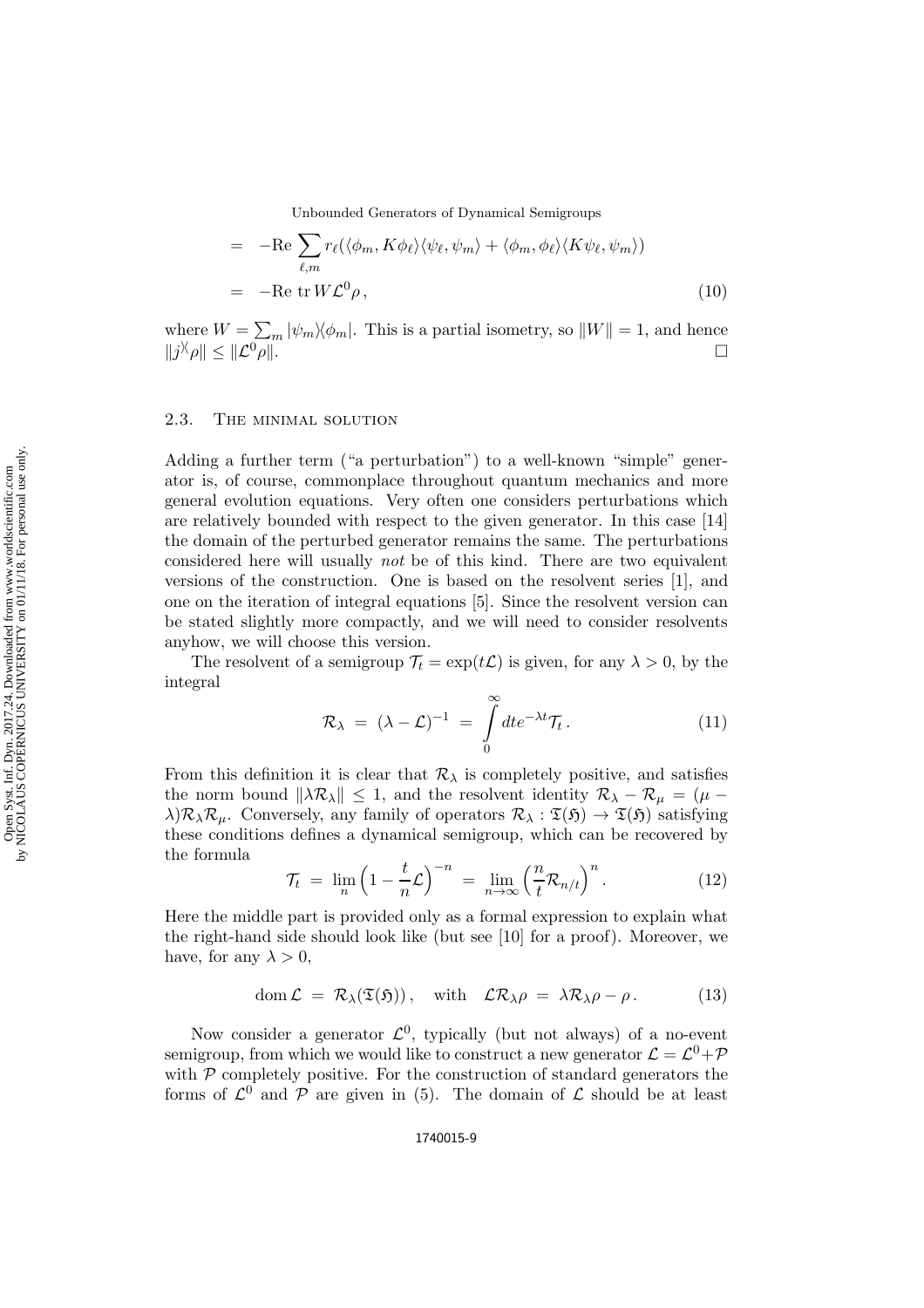$\dim \mathcal{L}^0$ , and we want the normalization of the new semigroup to be nonincreasing. This fixes the normalization condition (4). Moreover, for  $\rho \geq 0$ ,

$$
0 \geq \operatorname{tr}(\mathcal{L}^0 + \mathcal{P})\mathcal{R}^0_{\lambda}\rho = \operatorname{tr}(\lambda \mathcal{R}^0_{\lambda}\rho - \rho + \mathcal{P}\mathcal{R}^0_{\lambda}\rho) \geq \operatorname{tr}\mathcal{P}\mathcal{R}^0_{\lambda}\rho - \operatorname{tr}\rho. \quad (14)
$$

Hence  $PR^0_\lambda$  is everywhere defined, completely positive, and trace nonincreasing. Therefore,  $\|\mathcal{PR}_{\lambda}^0\| \leq 1$ .

Formally, we get the resolvent  $\mathcal{R}_{\lambda}$  of the perturbed semigroup from

$$
\mathcal{R}_{\lambda} - \mathcal{R}_{\lambda}^{0} = \mathcal{R}_{\lambda} \Big( (\lambda - \mathcal{L}^{0}) - (\lambda - \mathcal{L}) \Big) \mathcal{R}_{\lambda}^{0} = \mathcal{R}_{\lambda} \mathcal{P} \mathcal{R}_{\lambda}^{0}. \tag{15}
$$

Still proceeding formally, we can use this to determine  $\mathcal{R}_{\lambda}$  by iteration, or equivalently to solve the Neumann series for  $(\mathcal{I} - \mathcal{PR}_{\lambda}^0)^{-1}$  to find

$$
\mathcal{R}_{\lambda} = \sum_{n=0}^{\infty} \mathcal{R}_{\lambda}^{0} (\mathcal{P} \mathcal{R}_{\lambda}^{0})^{n}.
$$
 (16)

The basic algebra here is quite standard, and used also for the relatively bounded perturbation theory of generators. In that case  $\|\mathcal{PR}_{\lambda}^0\| < 1$ , so the series obviously converges in norm. Moreover, one can then write the factor  $\mathcal{R}^0_\lambda$  outside the sum, so that dom  $\mathcal{L} = \mathcal{R}_\lambda(\mathfrak{T}(\mathfrak{H})) \subset \mathcal{R}^0_\lambda(\mathfrak{T}(\mathfrak{H})) = \text{dom } \mathcal{L}^0$ , and the domain will not increase. This will be different now. We state the basic construction result without assuming that  $\mathcal{L}^0$  is a no-event semigroup. This is because this generalization will be needed in Sect. 4. For use in that section we also provide Lemma 1, showing that sometimes the domain does not increase.

PROPOSITION 2 Let  $\mathcal{L}^0$  be the generator of a dynamical semigroup, and let  $P : \text{dom }\mathcal{L}^0 \to \mathfrak{T}(\mathfrak{H})$  be a completely positive map such that, for  $0 \leq \rho \in$  $dom \mathcal{L}^0$ ,

$$
\operatorname{tr} \mathcal{P}(\rho) \le -\operatorname{tr} \mathcal{L}^0(\rho). \tag{17}
$$

Then  $PR^0_\lambda$  is a completely positive operator on  $\mathfrak{T}(\mathfrak{H})$ , and the series (16) converges strongly to the resolvent  $\mathcal{R}_{\lambda}$  of a dynamical semigroup.  $\mathcal{X} = \mathcal{R}_{\lambda}$ is the smallest completely positive solution of the equation  $\mathcal{X} = \mathcal{R}_{\lambda}^0 + \mathcal{X} \mathcal{P} \mathcal{R}_{\lambda}^0$ in completely positive ordering, and is hence called the minimal resolvent solution *associated with the perturbation*  $P$ .

Proof. We only sketch the key idea, which makes clear why the series indeed converges, even without assuming  $\|\mathcal{PR}_{\lambda}^0\|$  < 1. The partial sum truncated at *n* is just the *n*-th iterate  $\mathcal{R}_{\lambda}^{(n)}$  $\chi_{\lambda}^{(n)}$  defined by  $\mathcal{R}_{\lambda}^{(0)} = \mathcal{R}_{\lambda}^{0}$  and

$$
\mathcal{R}_{\lambda}^{(n+1)} = \mathcal{R}_{\lambda}^0 + \mathcal{R}_{\lambda}^{(n)} \mathcal{P} \mathcal{R}_{\lambda}^0. \qquad (18)
$$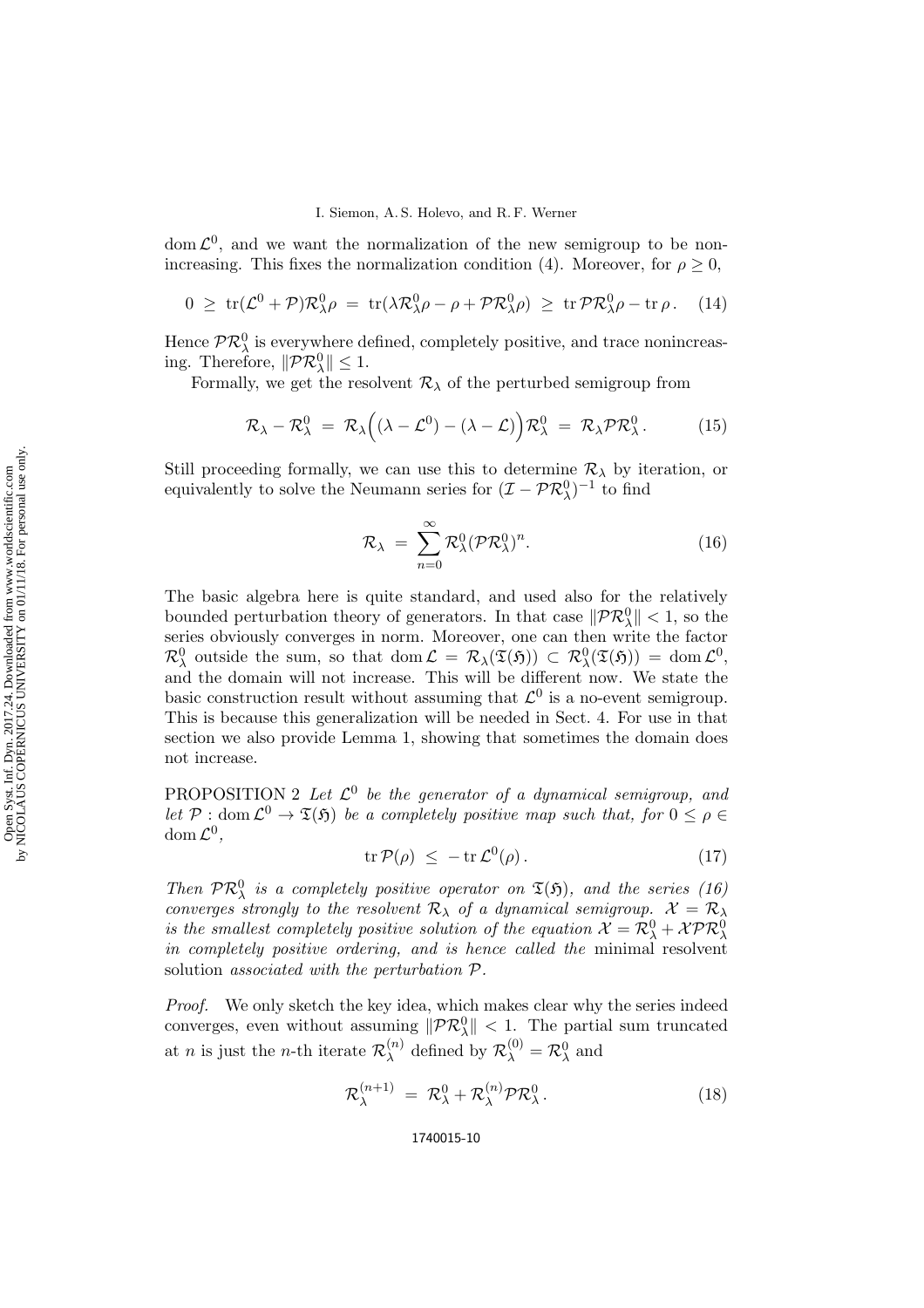We will prove by induction that for positive  $\rho$ , we have tr  $\lambda \mathcal{R}_{\lambda}^{(n)}$  $\lambda^{(n)} \rho \leq \text{tr } \rho.$  Indeed, this is true for  $n = 0$ , like for the resolvent of any dynamical semigroup and, by the induction hypothesis,

$$
\begin{array}{rcl}\n\operatorname{tr}\lambda\mathcal{R}_{\lambda}^{(n+1)}\rho & \leq & \operatorname{tr}\lambda\mathcal{R}_{\lambda}^{0}\rho + \operatorname{tr}\mathcal{P}\mathcal{R}_{\lambda}^{0}\rho \\
& \leq & \operatorname{tr}\lambda\mathcal{R}_{\lambda}^{0}\rho - \operatorname{tr}\mathcal{L}\mathcal{R}_{\lambda}^{0}\rho = \operatorname{tr}\lambda\mathcal{R}_{\lambda}^{0}\rho - \operatorname{tr}(\lambda\mathcal{R}_{\lambda}^{0}\rho - \rho) = \operatorname{tr}\rho.\n\end{array}
$$

Hence the sequence  $\lambda \mathcal{R}_{\lambda}^{(n)}$  $\lambda^{(n)}$  is increasing and uniformly bounded in trace norm, and therefore convergent in norm. By linearity this extends to the trace class, and applying it to a matrix of trace class operators we conclude that the limit  $\mathcal{R}_{\lambda}$  is a completely positive operator.

If  $S$  is any completely positive solution of the equation in the Proposition, we have that  $(S - \mathcal{R}_{\lambda}^{(0)}) = (S - \mathcal{R}_{\lambda}^{0})$  is completely positive, and because

$$
(\mathcal{S} - \mathcal{R}_{\lambda}^{(n+1)}) = (\mathcal{S} - \mathcal{R}_{\lambda}^{(n)})\mathcal{P}\mathcal{R}_{\lambda}
$$
 (19)

this persists through the iteration, and the result follows by taking the limit.  $\Box$ 

LEMMA 1 If, in the setting Prop. 2, the perturbation  $P$  has finite rank, we have dom  $\mathcal{L} = \text{dom } \mathcal{L}^0$ .

*Proof.* We will show that, for some  $n, \|(\mathcal{PR}_{\lambda}^0)^n\| < 1$ . Then the resolvent series (16) converges in norm, even without the factor  $\mathcal{R}^0_\lambda$  in each term, so as argued after that equation, the domain will not increase.

By definition, a finite rank operator and its adjoint can be written as

$$
\mathcal{PR}_{\lambda}^{0} \rho = \sum_{i} \sigma_{i} \operatorname{tr}(S_{i} \rho) \quad \text{and} \quad (\mathcal{PR}_{\lambda}^{0})^{*} X = \sum_{i} S_{i} \operatorname{tr}(\sigma_{i} X), \quad (20)
$$

where the sum is finite and the  $\sigma_i \in \mathfrak{T}(\mathfrak{H})$  and the  $S_i \in \mathfrak{B}(\mathfrak{H})$  are chosen linearly independent. The action on the linear span of the  $\sigma_i$  is given by the finite dimensional matrix  $P_{ij} = \text{tr } S_i \sigma_j$  in the sense that  $\mathcal{PR}^0_{\lambda} \sum_j x_j \sigma_j = \sum_j (\sum_j P_{ij} x_j) \sigma_j$ .  $_i(\sum_j P_{ij}x_j)\sigma_i.$ 

Because  $\|\mathcal{PR}_{\lambda}^0\| \leq 1$ , all the eigenvalues of the matrix P must be in the unit circle. If there are no eigenvalues of modulus one, the powers of P and hence of  $PR^0_\lambda$  contract exponentially to zero, and we are done. Now suppose  $P$  has an eigenvalue of modulus one. Then so does its transpose, and we hence have an operator X with  $(\mathcal{PR}_{\lambda}^0)^*X = \omega X$  with  $|\omega| = 1$ . Then 2-positivity implies

$$
(\mathcal{PR}_{\lambda}^0)^*(X^*X) \geq (\mathcal{PR}_{\lambda}^0)^*(X)^*(\mathcal{PR}_{\lambda}^0)^*(X) = X^*X. \tag{21}
$$

Hence iterating  $(\mathcal{PR}_\lambda^0)^*$  on  $X^*X$  gives an increasing sequence, which is, however, bounded by  $\|\tilde{X}^*X\|\mathbb{1}$ , because  $\|(\mathcal{PR}_{\lambda}^0)^*\| \leq 1$ . Hence this sequence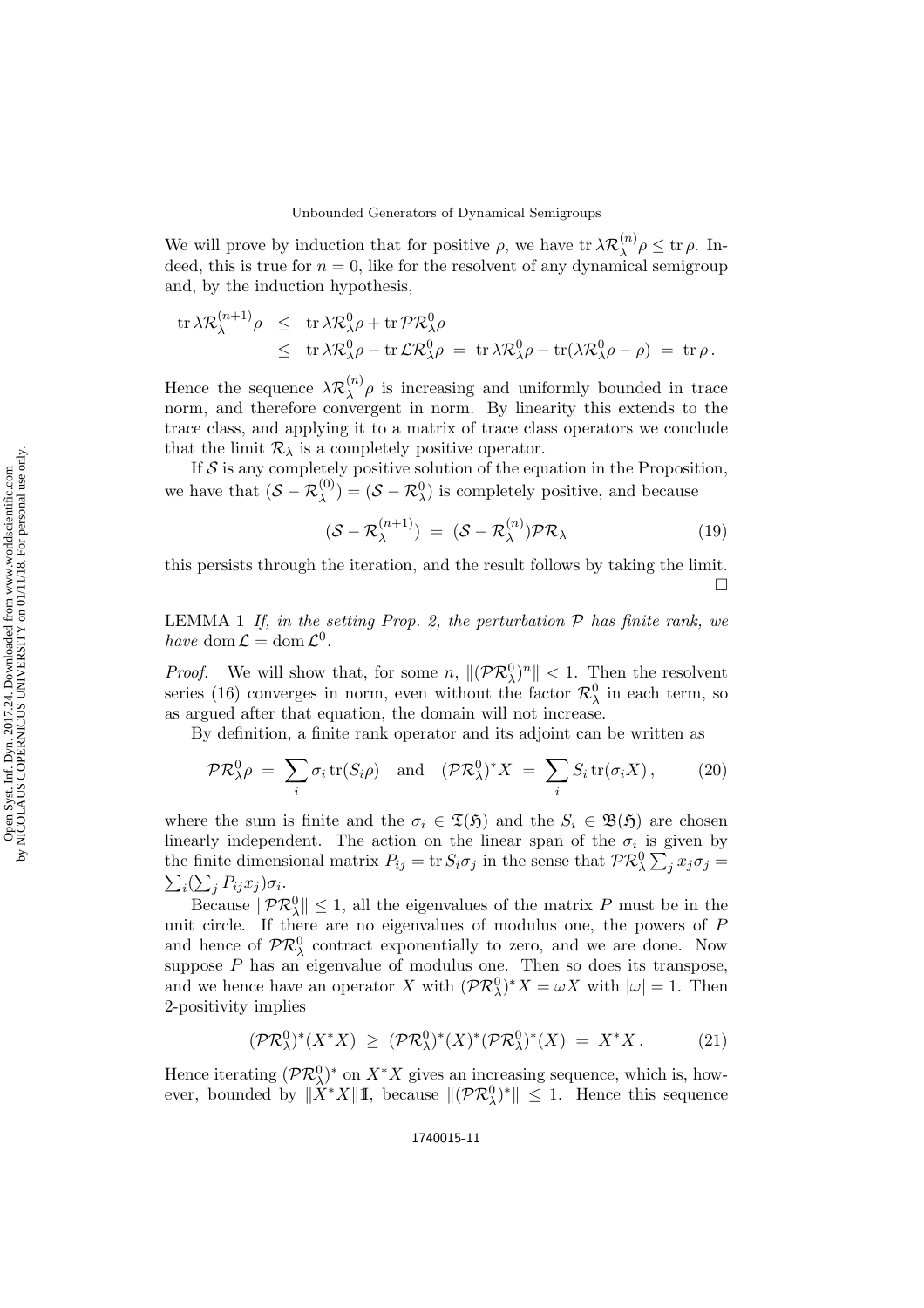must have a weak limit, and because  $(\mathcal{PR}_{\lambda}^{0})^*$  is normal, this limit is a fixed point. Therefore P and its transpose, and consequently  $(\mathcal{PR}_{\lambda}^0)$  must have a non-zero fixed point  $\sigma$ . But then the resolvent series for  $\mathcal{R}_{\lambda}\sigma$  has all equal terms and hence diverges, in contradiction to the trace estimate in the proof of Prop. 2.  $\Box$ 

## 2.4. GAUGING AND PURE STATES IN THE DOMAIN

The Kraus decomposition of a completely positive map is not unique, since it depends on the choice of a basis in the dilation space. Thus we may transform the jump operators linearly among each other by a unitary matrix without changing the generator. This corresponds to a basis change in the transit space  $\mathfrak{N}$ . In addition there is a change of Kraus operators of  $\mathcal{T}_t$  for small t, which mixes the  $\sqrt{t}L_{\alpha}$  and  $\mathbb{I} + tK$ . This is well-known in the bounded case, and is sometimes called a change of gauge. We will verify here that it survives mutatis mutandis in the unbounded case.

LEMMA 2 Let K, L determine a standard generator as in (4), and let  $\lambda_{\alpha} \in \mathbb{C}$ with  $\sum_{\alpha} |\lambda_{\alpha}|^2 < \infty$ , and  $\beta \in \mathbb{R}$ . Then for  $\phi \in \text{dom } K$  set

$$
L'_{\alpha}\phi = L_{\alpha}\phi + \lambda_{\alpha}\phi \tag{22}
$$

$$
K'\phi = K\phi + \sum_{\alpha} \overline{\lambda_{\alpha}} L_{\alpha}\phi + \frac{1}{2} \Big( i\beta + \sum_{\alpha} |\lambda_{\alpha}|^2 \Big) \phi. \tag{23}
$$

Then the sum in the second term in  $(23)$  converges in norm. Moreover, K' is a contraction generator with dom  $K' = \text{dom } K$ . The standard generators for  $(K, L)$  and  $(K', L')$  coincide on  $(\text{dom } K)^\chi$ , so that they determine the same minimal solution.

*Proof.* First we show that  $\|\sum_{\alpha} \overline{\lambda}_{\alpha} L_{\alpha} \phi\|$  is K-bounded. Using the Cauchy-Schwarz inequality we have, for arbitrary  $\psi \in \mathfrak{H}$ ,  $\phi \in \text{dom } K$ , and  $\epsilon > 0$ 

$$
\left| \sum_{\alpha} \overline{\lambda}_{\alpha} \langle \psi, L_{\alpha} \phi \rangle \right|^2 \leq \sum_{i} |\overline{\lambda}_{\alpha}|^2 \sum_{\alpha} |\langle \psi, L_{\alpha} \phi \rangle|^2 \leq A \, \|\psi\|^2 \sum_{\alpha} \|L_{\alpha} \phi\|^2
$$
  

$$
\leq A \, \|\psi\|^2 \, |2 \text{Re } \langle \phi, K\phi \rangle| \leq \|\psi\|^2 \, 4 \Big( \frac{A}{2\epsilon} \|\phi\| \Big) (\epsilon \|K\phi\|)
$$
  

$$
\leq \|\psi\|^2 (\epsilon \|K\phi\| + \frac{A}{2\epsilon} \|\phi\|)^2 ,
$$

where we have introduced the abbreviation  $A = \sum_{\alpha} |\overline{\lambda}_{\alpha}|^2$ , used (4) at the second line, and the estimate  $4xy \leq (x+y)^2$  at the last. Taking the square root and using that  $\psi$  is arbitrary, we get  $\|\sum_{\alpha} \overline{\lambda}_{\alpha} L_{\alpha} \phi\| \leq \epsilon \|K\phi\| + (A/(2\epsilon))\|\phi\|$ ,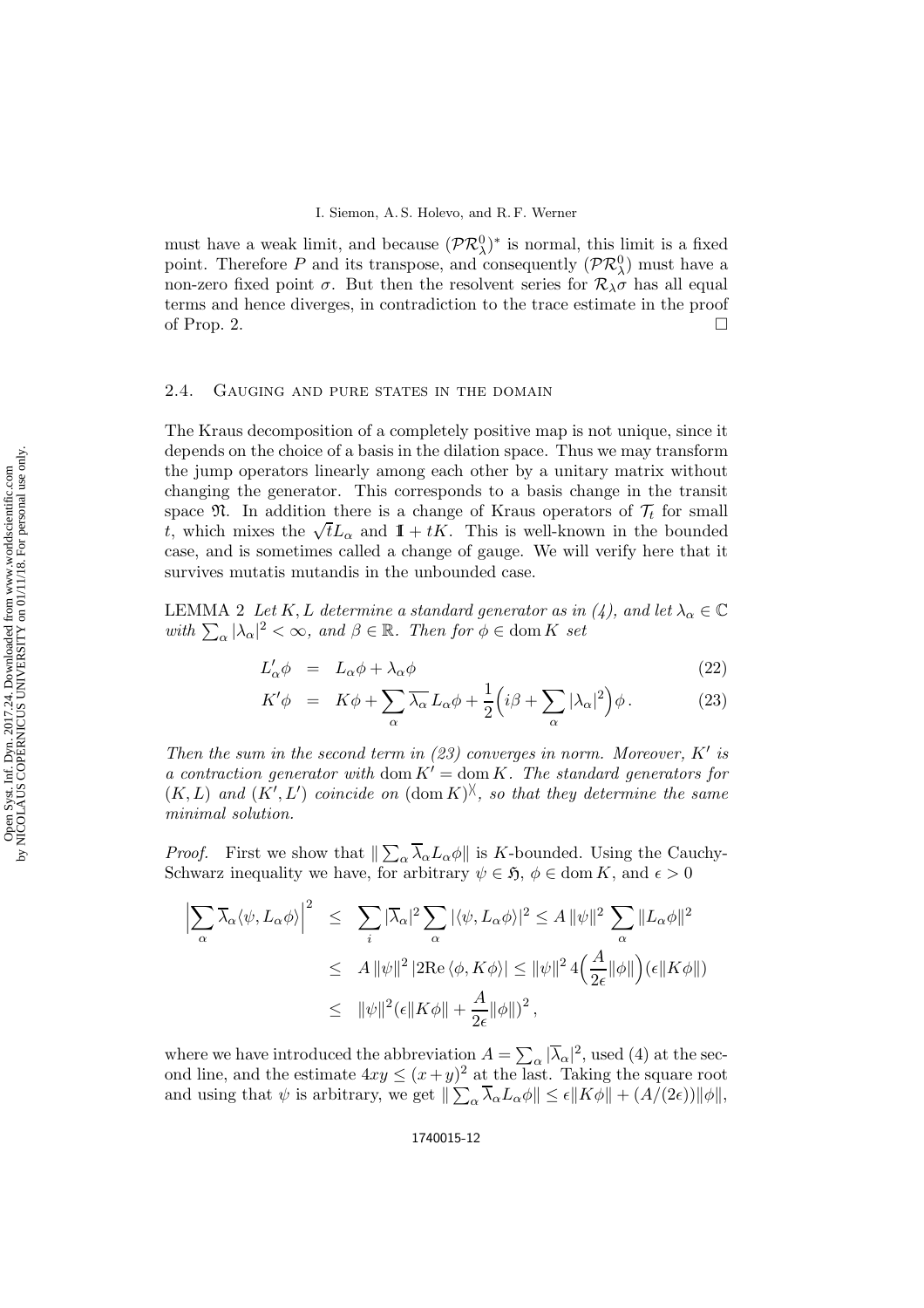and, including the last term in (23),  $||(K' - K)\phi|| \leq \epsilon ||K\phi|| + C||\phi||$ , for some constant C. That is, the perturbation is infinitesimally K-bounded. According to [15, Theorem IV.1.1],  $\epsilon$  < 1 is enough to conclude that K' generates a semigroup with the same domain as K.

It remains to show that  $K'$  is the generator of a contraction semigroup, i.e. that it is dissipative, which for a Hilbert space operator just means  $2\text{Re}\langle \phi, K'\phi \rangle \leq 0$ . For this we get

$$
2\text{Re}\langle \phi, K'\phi \rangle = 2\text{Re}\langle \phi, K\phi \rangle - 2\text{Re}\sum_{\alpha} \langle \lambda_{\alpha}\phi, L_{\alpha}\phi \rangle - \sum_{\alpha} \langle \lambda_{\alpha}\phi, \lambda_{\alpha}\phi \rangle
$$

$$
= 2\text{Re}\langle \phi, K\phi \rangle + \sum_{\alpha} ||L_{\alpha}\phi||^2 - \sum_{\alpha} ||L_{\alpha}\phi + \alpha_{\alpha}\phi||^2.
$$

Then the first two terms together are  $\leq 0$  because of (4), and the third is obviously  $\leq 0$ .

The equality of the generator then follows by the same elementary algebra as in the bounded case.

A key result for the construction of non-standard generators is the following. It uses a condition from [16], which is related to the question whether the semigroup on the trace class is the dual of a semigroup on the compact operators. We show in Sect. 3.1 that it may be violated. On the other hand, it is quite easy to verify in our two main examples.

PROPOSITION 3 Let  $\mathcal L$  and  $\mathcal L_0$  be as in (4). Assume in addition that each  $L_{\alpha}$  is closable with dom  $L_{\alpha}^* \subset \text{dom } K^*$  and  $\sum_{\alpha} ||L_{\alpha}^* f||^2 < \infty$  for  $f \in \text{dom } K^*$ . Then  $|\phi\rangle\langle\psi| \in \text{dom }\mathcal{L}$  for some  $\phi, \psi \in \mathfrak{H}$  implies that  $\phi, \psi \in \text{dom } K$ .

Proof. Following Theorem A.2 in [16], the semigroup satisfies the so-called "forward master equation" with the generator

$$
\langle f, (\mathcal{L}\omega)g \rangle = \langle K^* f, \omega g \rangle + \langle f, \omega K^* g \rangle + \sum_{\alpha} \langle L_{\alpha}^* f, \omega L_{\alpha}^* g \rangle \tag{24}
$$

for  $\omega \in \text{dom }\mathcal{L}$ .

Now let  $\omega = |\phi\rangle\langle\psi|$  with  $\phi, \psi$  not necessarily in dom K, and pick a vector  $g \in \text{dom } K^*$  such that  $\langle \psi, g \rangle = 1$ . This is possible, because dom  $K^*$  is dense. Now we apply Lemma 2 with  $\lambda_{\alpha} = -\langle \psi, L_{\alpha}^* g \rangle$ . This leads to an equivalent form of the generator, for which, however,  $\langle \psi, L^*_{\alpha} g \rangle = 0$ . Therefore, (24) simplifies to

$$
\langle f, (\mathcal{L}\omega)g \rangle = \langle K^* f, \phi \rangle \langle \psi, g \rangle + \langle f, \phi \rangle \langle \psi, K^* g \rangle. \tag{25}
$$

Solving for the first term on the right, using  $\langle \psi, g \rangle = 1$ , we find

$$
\langle K^* f, \phi \rangle = \langle f | \mathcal{L}(\omega) g - \phi \langle \psi, K^* g \rangle \rangle. \tag{26}
$$

Therefore  $\phi \in \text{dom } K^{**} = \text{dom } K$ , and  $K\phi = \mathcal{L}(\omega)g - \phi \langle \psi, K^*g \rangle$ . By the same argument applied to the hermitian conjugates we get  $\psi \in \text{dom } K$ .  $\Box$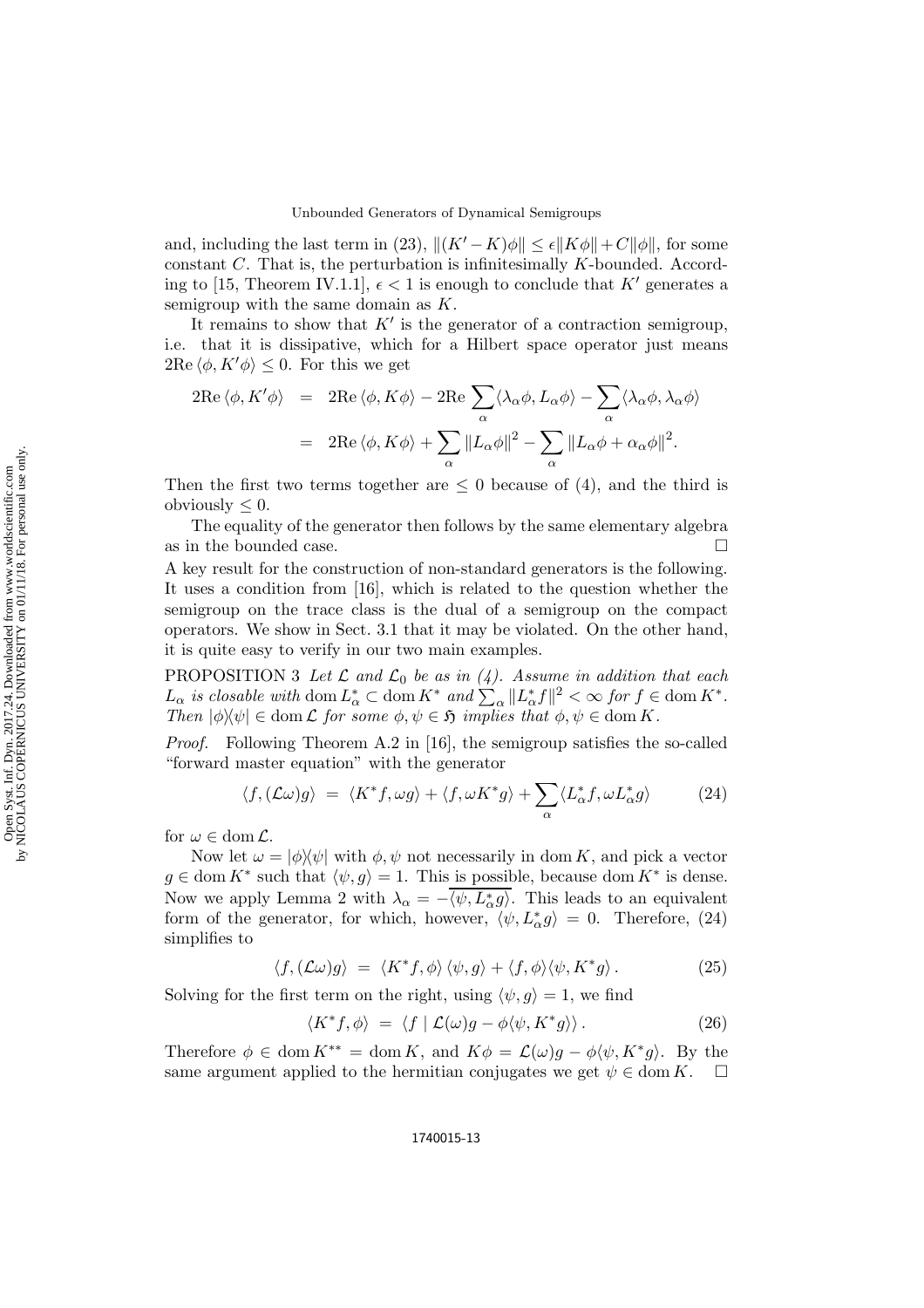## 3. Examples of Standard Generators

#### 3.1. Non-closable jump operators

A fundamental example of a contraction semigroup with unbounded generator is the half-sided shift on  $\mathfrak{H} = L^2(\mathbb{R}^+, dx)$ , given by

$$
(S_t \psi)(x) = \psi(x+t). \tag{27}
$$

Its generator  $K$  is differentiation, so dom  $K$  consists of functions, which have an  $L^2$ -derivative. This means that they are, in particular, continuous, and hence, for  $\psi \in \text{dom } K$ , the boundary value  $\psi(0)$  is well-defined. This directly determines the exit space  $\mathcal{E} = \mathbb{C}$  with  $j\psi = \psi(0)$ . Indeed,

$$
-\frac{d}{dt}\langle S_t\psi, S_t\phi\rangle|_{t=0} = -\frac{d}{dt}\int\limits_t^\infty dx \,\overline{\psi(x)}\phi(x) = \overline{\psi(0)}\phi(0) = \langle j\psi, j\phi\rangle. \tag{28}
$$

Hence the standard generators with no-event semigroup implemented by S are parametrized by the cp map taking a one-dimensional system on exit  $\mathcal E$  to the system Hilbert space, i.e., by a state  $\Omega \in \mathfrak{T}(\mathfrak{H})$ . The intuitive picture is that whenever the system hits the boundary, it is reset to the "rebound" state  $\Omega$ . The number of jump operators needed here depends on the mixedness of the rebound state  $\Omega$ . When  $\Omega = \sum_{\alpha} |\phi_{\alpha}\rangle\langle\phi_{\alpha}|$  is the spectral resolution  $(\phi_{\alpha})$ orthogonal but not normalized), we can set  $L_{\alpha}: \mathcal{E} \to \mathfrak{H}$  to be  $L_{\alpha}z = z\phi_{\alpha}$ .

As operators on Hilbert space these jump operators are very ill-behaved. Formally, they would come out as  $L_{\alpha} = |\phi_{\alpha}\rangle\langle\delta|$ , where  $\delta$  is the Dirac- $\delta$  at the origin. This  $L_{\alpha}$  is not a closable operator, intuitively, because the value of a general  $L^2$ -function at a point is an ill-defined notion. More formally, we can find a sequence  $\psi_n \in \text{dom } K = \text{dom } L_\alpha$  such that  $\|\psi_n\| \to 0$ , but  $\psi_n(0) = 42$ . Then  $L_{\alpha}\psi_n = 42\phi_{\alpha} \neq 0$ , independently of *n*. Hence the closure of  $L_{\alpha}$  would have to map 0 into  $42\phi_{\alpha}$ , which is impossible for a linear operator. Since the usual definition of adjoint works well only for closable operators, the jump operators in the standard form (1), and even more so their adjoints, have to be interpreted with care. One can build a special notion of adjoint for this purpose [17], but it is better to take the view of Prop. 1 and take  $L_{\alpha} = M_{\alpha} j$ , i.e., as completely determined by the *bounded* operators  $M_{\alpha}$ . In this way all the difficulties with singular  $L_{\alpha}$  are controlled by the normalization loss of the no-event semigroup.

This is analogous to a well-known example of a generator perturbation for which the added term by itself makes little sense, namely point potentials  $(\delta$ -function potentials) for Schrödinger operators. Again, multiplication by a δ-function, which is formally the potential "added" to the Laplacian, is a crazy operator by itself. However, as a perturbation of the Laplacian it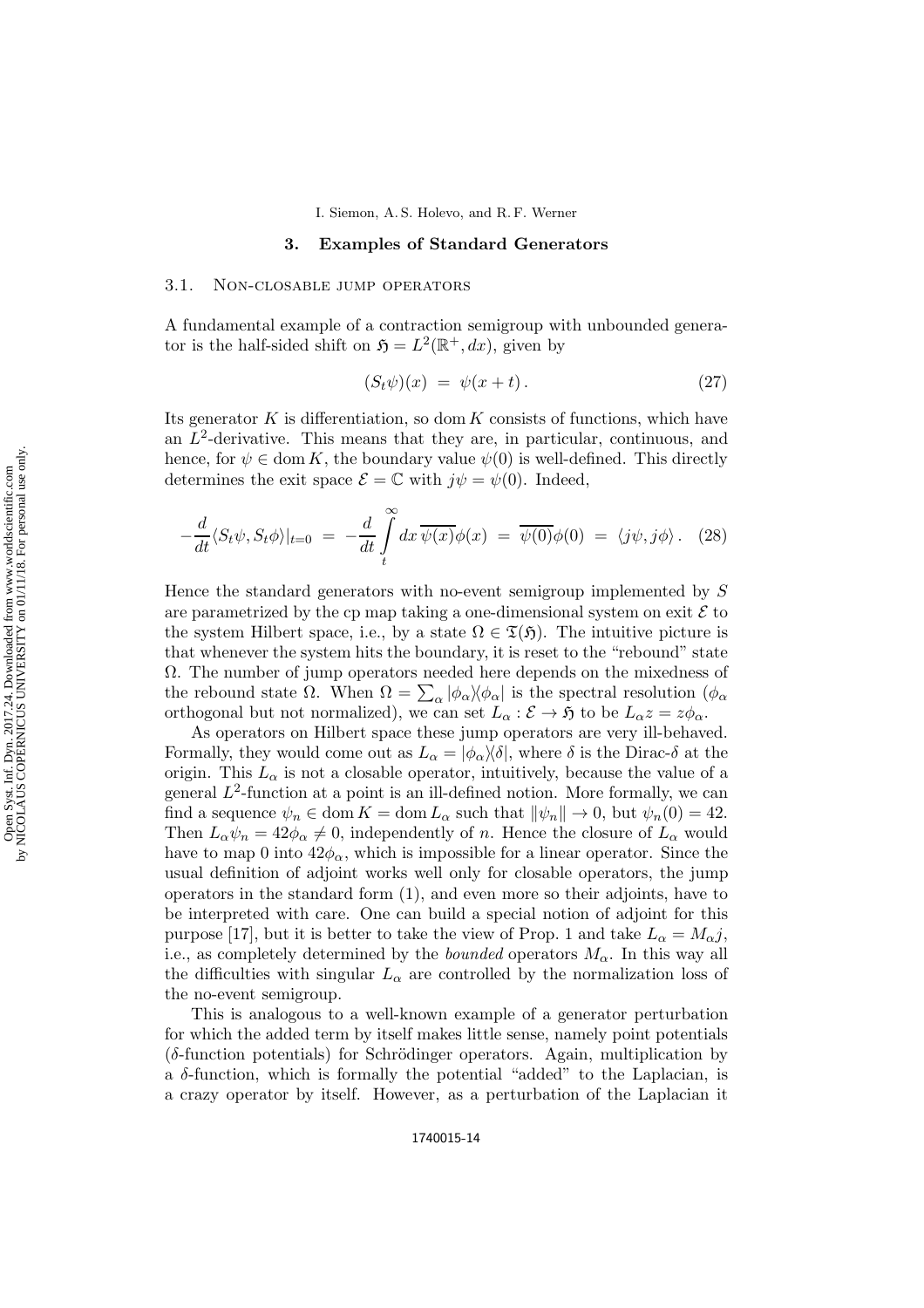makes sense and leads to a well-defined self-adjoint operator, which has an alternative description as the Laplacian with a modified boundary condition at the origin. The whole construction is quite stable, and we can also obtain the perturbed operator as the strong resolvent limit of Schrödinger operators with suitably scaled potentials with small support around the origin.

The example of this section is also discussed in [18], where it is shown that Arveson's "domain algebra" [19] can be trivial.

# 3.2. Quantum birth process

#### 3.2.1. The process

A standard example of the classical theory is the so-called pure birth process. The state of the system at any time is given by an integer  $n$ , from where it can jump to  $n+1$  with rate  $\mu_n > 0$ . The generator thus acts on  $\rho \in \ell^1(\mathbb{N})$  as

$$
(\mathcal{L}\rho)(n) = \begin{cases} \mu_{n-1}\rho(n-1) - \mu_n\rho(n) & \text{for } n > 0 \\ -\mu_0\rho(0) & \text{for } n = 0. \end{cases}
$$
 (29)

The case distinction can be avoided by the convention  $\rho(-1) = 0$ . By telescoping sum one verifies  $\sum_{n} (\mathcal{L} \rho)(n) = 0$ , so the process appears to be conservative. On the other hand, noting that the expected time for the transition from *n* to  $n + 1$  is  $\mu_n^{-1}$  it seems possible that the process reaches infinity in finite time when  $\mu_n$  increases sufficiently rapidly, i.e.,

$$
\sum_{n} \frac{1}{\mu_n} = \tau < \infty. \tag{30}
$$

Indeed this is part of the well-established lore on this process (see Sect. XVII.4 in [20] and below). Our interest here is in a closely related quantum process, which is a standard semigroup on  $\mathfrak{H} = \ell^2(\mathbb{N})$  with K and a single jump operator  $L$  given by

$$
K|n\rangle = -\frac{1}{2}\mu_n|n\rangle, \quad \text{dom}\,K = \left\{\psi \in \ell^2(\mathbb{N}) : \sum_{n=0}^{\infty} \mu_n^2 |\langle \psi | n \rangle|^2 < \infty \right\},\
$$
  

$$
L|n\rangle = \sqrt{\mu_n}|n+1\rangle, \quad \text{dom}\,L \subset \text{dom}\,K\,,
$$

where  $\{|n\rangle\}$  is the canonical basis of the Hilbert space. As usual, we denote by  $\mathcal{L}^0 \rho = K \rho + \rho K^*$  the no-event generator, which corresponds to the first term in the expression for the standard generator

$$
\langle n|\mathcal{L}\rho|m\rangle = -\frac{1}{2}(\mu_n + \mu_m)\langle n|\rho|m\rangle + \sqrt{\mu_{n-1}\mu_{m-1}}\langle n-1|\rho|m-1\rangle. \quad (31)
$$

This is the quantum analogue of (29), a simplified and generalized version of a process first studied in [1, Example 3.3]. It reduces precisely to the classical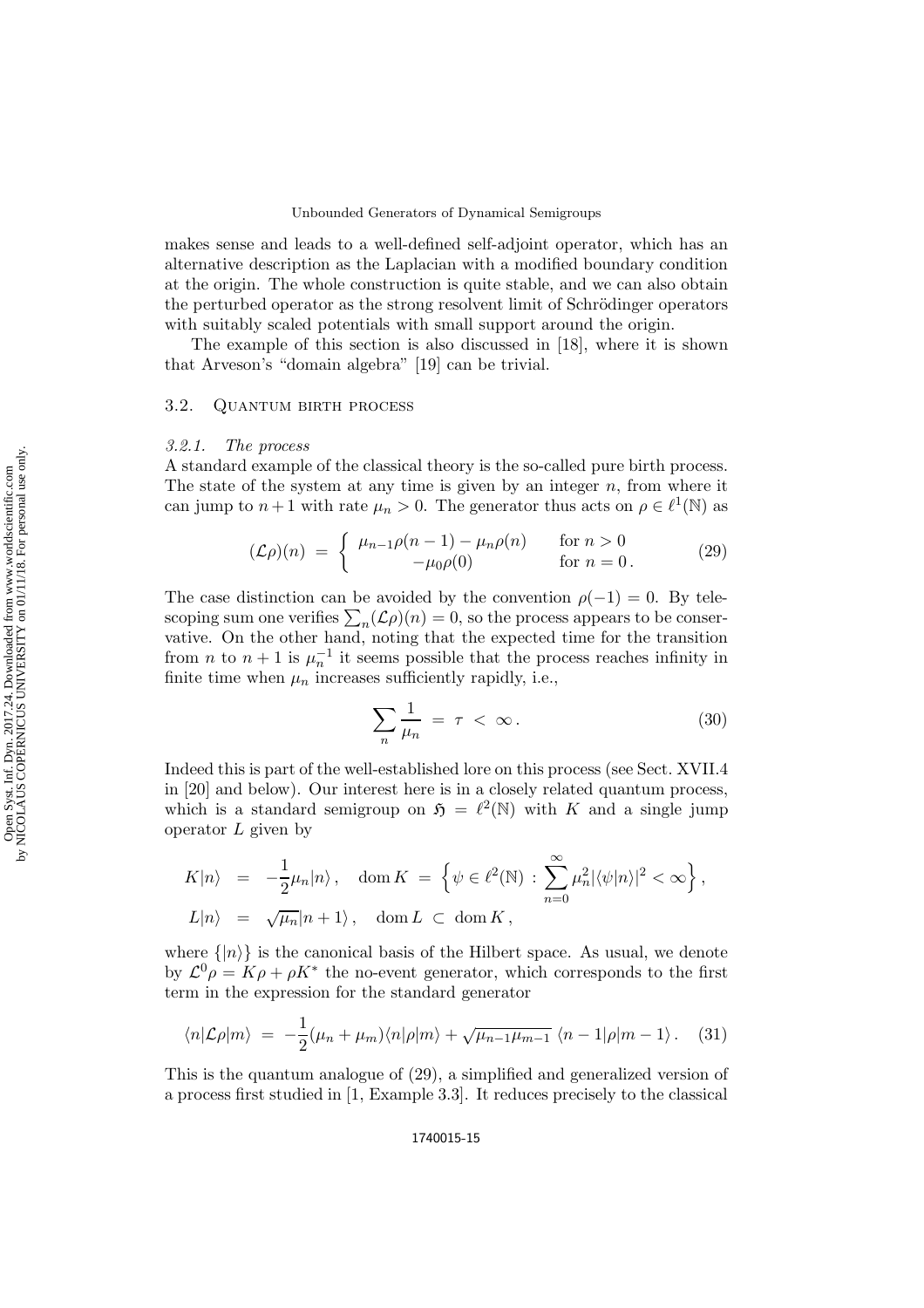case for purely diagonal density operators. We therefore call the process generated by  $K$  and  $L$  the *quantum birth process*. Like its classical counterpart it is formally conservative, but due to the possibility of escape to infinity it may actually fail to be conservative. It will then be interesting to look at the details of the escape: Is there any quantum information "coherently" pushed to infinity?

For this simple example the resolvent series (16) can be summed explicitly. We get, for any  $\rho \in \mathfrak{T}(\mathfrak{H}),$ 

$$
\langle n|\mathcal{R}_{\lambda}\rho|m\rangle = \frac{1}{\lambda + \frac{1}{2}(\mu_n + \mu_m)} \sum_{k=0}^{\min(n,m)} p_{nm}^k \langle n-k|\rho|m-k\rangle, \quad (32)
$$

$$
p_{nm}^k = \prod_{j=1}^k \frac{\sqrt{\mu_{n-j}\mu_{m-j}}}{\lambda + \frac{1}{2}(\mu_{n-j} + \mu_{m-j})}.
$$
 (33)

Thus the domain of the generator of the minimal solution is dom  $\mathcal{L} = \{ \mathcal{R}_{\lambda} \rho' :$  $\rho' \in \mathfrak{T}(\mathfrak{H})\}, \text{ and } \mathcal{L}\rho = \mathcal{L}\mathcal{R}_{\lambda}\rho' = \lambda \mathcal{R}_{\lambda}\rho' - \rho'.$ 

In general, it is not easy to determine dom  $\mathcal L$  from the expression (1), here  $(31)$ , which merely expresses the generator on the domain  $(\text{dom } K)$ <sup>X</sup>. On the other hand, the matrix elements on the right-hand side of (31) make sense for any bounded operator  $\rho$ . It turns out that this reading of (31) correctly expresses the extension by minimal solution:

LEMMA 3 For  $\rho \in \text{dom }\mathcal{L}$ , and all  $n, m \in \mathbb{N}$ , equation (31) holds. Conversely, if, for some trace class operator  $\rho$ , the right-hand side of (31) gives the matrix elements of a trace class operator, then  $\rho \in \text{dom } \mathcal{L}$ .

*Proof.* Both (31) and (32) involve finite sums only for fixed  $n, m$ . Therefore, we can consider them to define extensions  $\mathcal{L}^\sharp$  and  $\mathcal{R}^\sharp_\mathcal{I}$  $\lambda \text{ of } \mathcal{L} \text{ and } \mathcal{R}_{\lambda} \text{ to arbitrary }$ matrices  $\rho$ . It is straightforward to verify that  $\mathcal{L}^{\sharp}\mathcal{R}_{\lambda}^{\sharp} = \lambda \mathcal{R}_{\lambda}^{\sharp} - \mathcal{I}^{\sharp} = \mathcal{R}_{\lambda}^{\sharp}\mathcal{L}^{\sharp}$ . Take the first equation, and apply it to some  $\rho' \in \mathfrak{T}(\mathfrak{H})$ . This shows that  $\mathcal{L}^\sharp\mathcal{R}_\lambda\rho'=\mathcal{L}^\sharp\mathcal{R}^\sharp_\lambda$  $^{\sharp}_{\lambda}\rho'=\lambda\mathcal{R}^{\sharp}_{\lambda}$  ${}_{\lambda}^{\sharp}\rho'-\rho'=\lambda\mathcal{R}_{\lambda}\rho'-\rho'=\mathcal{L}\mathcal{R}_{\lambda}\rho',$  i.e.,  $\mathcal{L}^{\sharp}$  and  $\mathcal{L}$  coincide on dom L.

Now suppose that  $\rho$  and  $\mathcal{L}^{\sharp} \rho$  are both trace class. Then by the second equation  $\rho = \mathcal{R}^{\sharp}_{\mathcal{I}}$  $\begin{aligned} \n\sharp_{\lambda}(\lambda \rho - \mathcal{L}^{\sharp} \rho) \in \mathcal{R}_{\lambda}^{\sharp} \mathfrak{T}(\mathfrak{H}) = \mathcal{R}_{\lambda} \mathfrak{T}(\mathfrak{H}) = \text{dom} \, \mathcal{L}. \quad \Box \end{aligned}$ 

## 3.2.2. Conservativity

From the integral (11) one sees that  $\mathcal{T}_t$  is conservative if and only if  $\text{tr }\lambda \mathcal{R}_{\lambda} \rho =$ tr  $\rho$  for all  $\rho$ . The trace of (32) depends only on the sums with  $n = m$ , and hence the conservativity is exactly the same as for the classical problem. The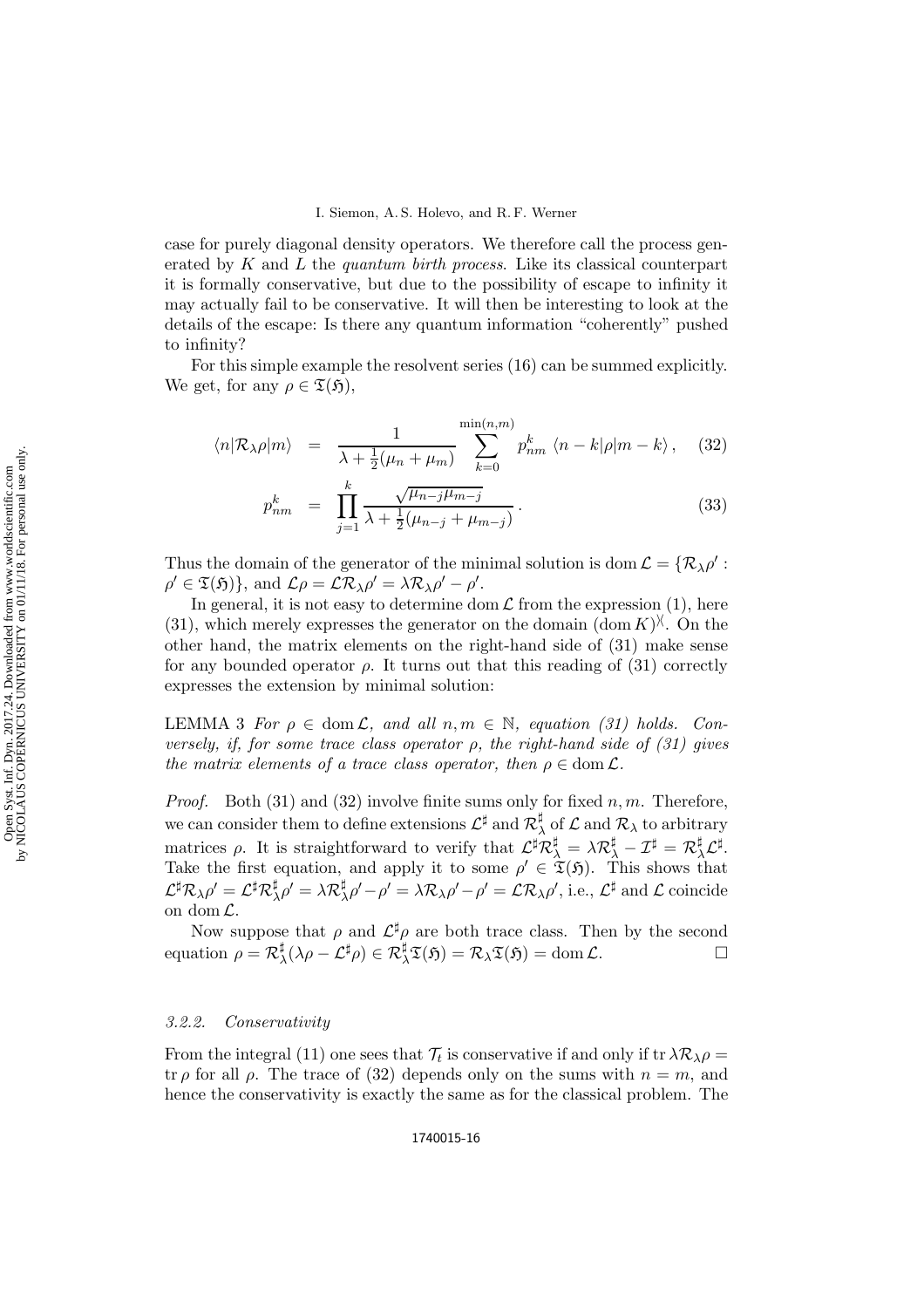resolvent actually contains more information. Let  $m(t) = -d/(dt)$  tr  $\mathcal{T}_t \rho$  be the "arrival probability density" at infinity. Then its Laplace transform is

$$
\widehat{m}(\lambda) = \int_{0}^{\infty} dt e^{-\lambda t} m(t) = 1 - \text{tr}\,\lambda \mathcal{R}_{\lambda} \rho. \tag{34}
$$

Starting from  $\rho = |n\rangle\langle n|$ , and introducing the abbreviation  $c_{\alpha} = \mu_{n+\alpha}/(\lambda +$  $\mu_{n+\alpha}$ ) we get from (32)

$$
\widehat{m}(\lambda) = 1 - \text{tr }\lambda \mathcal{R}_{\lambda} |n\rangle\langle n| = 1 - \sum_{k=0}^{\infty} \frac{\lambda}{\lambda + \mu_{n+k}} \prod_{\alpha=0}^{k-1} \frac{\mu_{n+\alpha}}{\lambda + \mu_{n+\alpha}}
$$

$$
= 1 - \sum_{k=0}^{\infty} (1 - c_k) \prod_{\alpha=0}^{k-1} c_{\alpha} = \lim_{N \to \infty} \prod_{\alpha=0}^{N} c_{\alpha}
$$

$$
= \prod_{\alpha=n}^{\infty} \frac{1}{1 + \lambda \mu_{\alpha}^{-1}}.
$$
(35)

This has a straightforward probabilistic interpretation: The probability density of a sum of independent random variables is the convolution of the individual densities, corresponding to the product of the Laplace transforms. Hence the "arrival time at infinity" is the sum of infinitely many independent contributions, each exponentially distributed with density  $\mu_{\alpha}e^{-\mu_{\alpha}t}$ . When  $\tau = \sum_{\alpha} \mu_{\alpha}^{-1} = \infty$ , this sum is actually infinite with probability 1, and  $\widehat{m}(\lambda) = 0.$ 

## 3.2.3. Domain increase

Next we consider the question whether the inclusion dom  $\mathcal{L} \supset \text{dom } \mathcal{L}^0$  is strict. For this it is helpful to note that for any  $\rho \in \text{dom } \mathcal{L}$  and  $q \in \mathbb{Z}$  the limit

$$
\Phi_q(\rho) = \lim_{n \to \infty} \frac{1}{2} (\mu_n + \mu_{n+q}) \langle n | \rho | n + q \rangle \tag{36}
$$

exists. Indeed, setting  $\rho = \mathcal{R}_{\lambda} \rho'$  this is clear from (32), using  $p_{nm}^k \leq 1$  and  $\rho' \in \mathfrak{T}(\mathfrak{H})$ . Moreover, if  $\rho \in \text{dom }\mathcal{L}^0$  the matrix elements in the above limit belong to the trace class operator  $\mathcal{L}^0 \rho$ , and therefore are summable and have to go to zero, so  $\Phi_q(\text{dom }\mathcal{L}^0) = \{0\}$ . We note that  $\Phi_0$  plays a special role since, for  $\rho \in \text{dom } L$ ,

$$
\Phi_0(\rho) = \lim_{n \to \infty} \sum_{m=0}^n \left( \mu_m \langle m | \rho | m \rangle - \mu_{m-1} \langle m-1 | \rho | m-1 \rangle \right) = -\operatorname{tr} \mathcal{L} \rho \quad (37)
$$

is exactly the infinitesimal normalization loss. When the semigroup is not conservative (the only case we consider now), we can directly find an element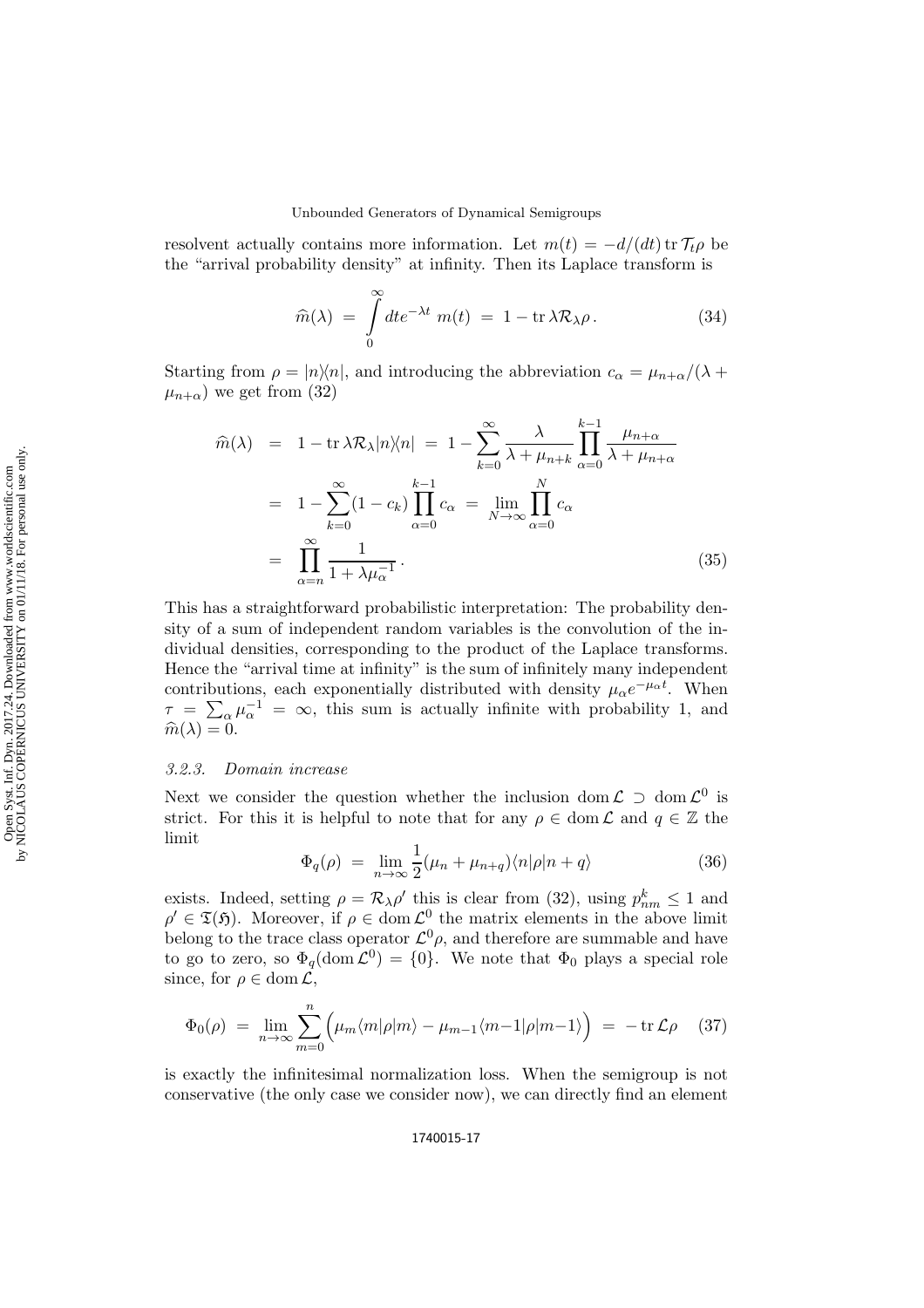on which this does not vanish:

$$
\sigma = \sum_{n} \frac{1}{\mu_n} |n\rangle\langle n|, \quad \text{with} \quad \Phi_0(\sigma) = 1. \tag{38}
$$

For the other values of  $q$  the existence of such elements depends, in fact, on how fast the  $\mu_n$  grow.

PROPOSITION 4 Let the rates  $\mu_n$  grow moderately in the sense that, for all  $q, n$ ,

$$
\left|1 - \frac{\mu_{n+q}}{\mu_n}\right| \leq \frac{c}{n} \tag{39}
$$

for some constant c independent of n. Then, for any  $q \in \mathbb{Z}$ , let

$$
\sigma^q = \sum_{n} \frac{2}{\mu_n + \mu_{n+q}} |n\rangle\langle n+q|.
$$
 (40)

Then  $\sigma^q \in \text{dom}\,\mathcal{L}$  and  $\Phi_q(\sigma^{q'}) = \delta_{qq'}$ .

Moderate growth covers rational functions, stretched exponentials like  $\mu_n \sim \exp(an^{\alpha})$  with  $\alpha < 1$ , but exponentials  $\mu_n = e^{an}$  clearly do not satisfy this condition.

*Proof.* The matrix (40) is clearly positive definite, and tr  $\sigma^q = \tau < \infty$ . The critical question is whether  $\mathcal{L}\sigma^q$ , as defined by (31) is trace class. Like  $\sigma^q$ itself,  $\mathcal{L}\sigma^q$  is of the form  $\sum_n a_n |n\rangle\langle n+q|$ , and such an operator is trace class iff  $\sum_{n} |a_n| < \infty$  (think of this as a diagonal operator multiplied with a shift from one side). Thus we have to show that the sum

$$
\sum_{n} |\langle n|\mathcal{L}\sigma^{q}|n+q\rangle| = \sum_{n} \left| -1 + \frac{2\sqrt{\mu_{n-1}\mu_{n+q-1}}}{\mu_{n-1} + \mu_{n+q-1}} \right| \tag{41}
$$

is finite. Introducing the function

$$
g(a,b) = 1 - \frac{2\sqrt{ab}}{a+b} = \frac{(\sqrt{a} - \sqrt{b})^2}{a+b} \le (1 - \frac{b}{a})^2
$$
 (42)

we find that for moderately growing  $\mu_n$  the terms in the sum (41) are bounded by  $(c/n)^2$ , so the sum converges.

EXAMPLE 4 (Exponentially growing  $\mu_n$ ) Let us put  $\mu_n = a^n$  for some  $a >$ 1. Then, for  $q \neq 0$ , the sum (41) has all equal terms, and hence diverges. While the limit (36) still exists for  $\rho = \sigma^q$ , and is equal to 1, this does not help to establish domain increase, because  $\sigma^q \notin \text{dom }\mathcal{L}$ . Nor is there any other choice of  $\rho$  of which we can prove in this way that  $\rho \in \text{dom } \mathcal{L} \setminus \text{dom } \mathcal{L}^0$ : For any  $\rho \in \text{dom }\mathcal{L}$  we get  $\Phi_q(\rho) = 0$ .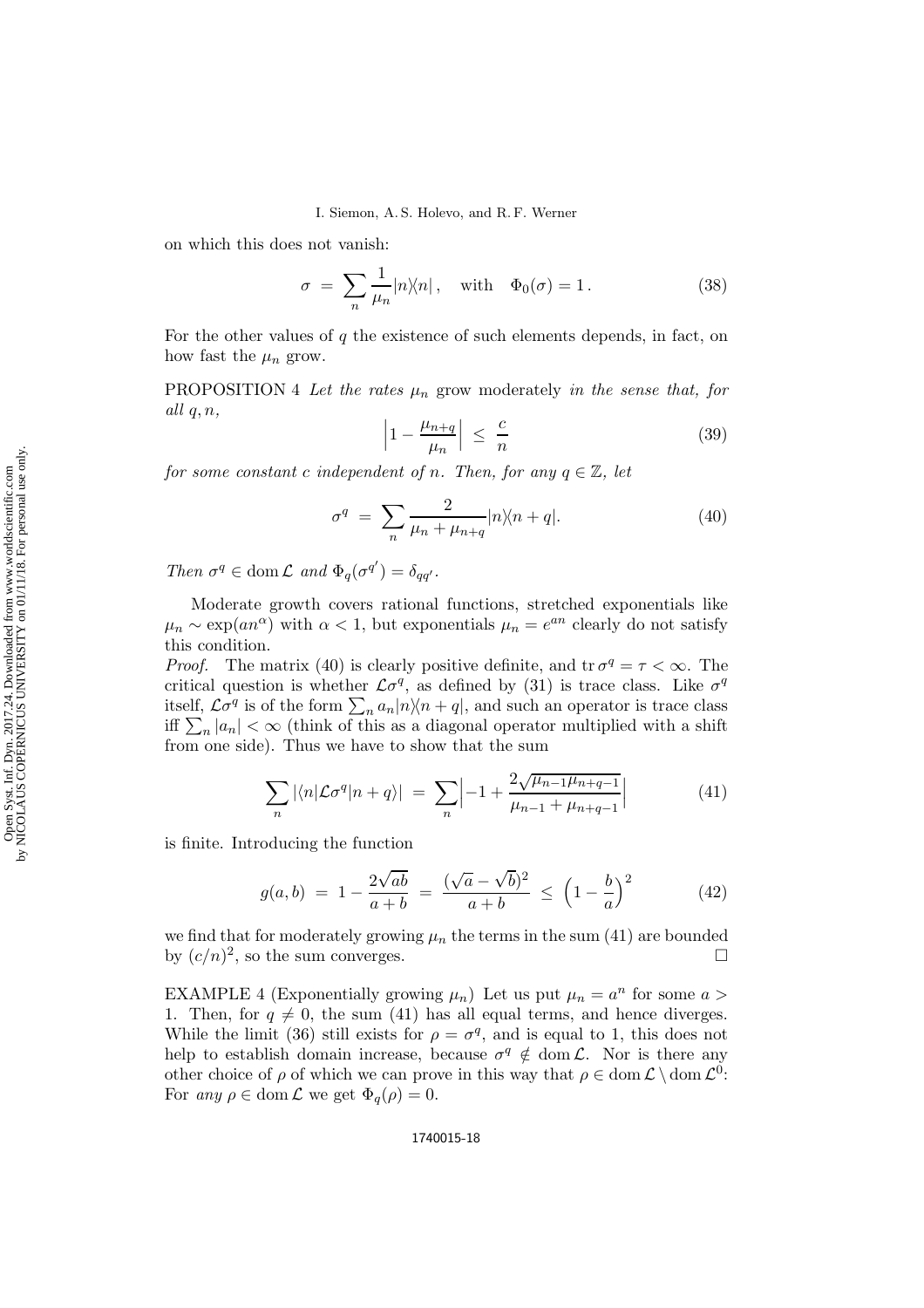Consider the resolvent sum (32). Each factor in  $p_{n,m}^k$  with  $m = n + q$  is

$$
\frac{\sqrt{\mu_{n-j}\mu_{m-j}}}{\lambda + \frac{1}{2}(\mu_{n-j} + \mu_{m-j})} \le \frac{2\sqrt{\mu_{n-j}\mu_{m-j}}}{\mu_{n-j} + \mu_{m-j}} \le \frac{2a^{q/2}}{1 + a^q} =: \gamma.
$$
 (43)

Hence  $p_{n,n+q}^k \leq \gamma^k$ , which is summable with respect to k. Assuming  $q \geq 1$ without loss,

$$
|\Phi_q(\mathcal{R}_{\lambda}\rho)| = \lim_{n} \frac{\frac{1}{2}(\mu_n + \mu_{n+q})}{\lambda + \frac{1}{2}(\mu_n + \mu_{n+q})} \Big| \sum_{k} p^k_{n,n+q} \langle n|\rho|n+q \rangle \Big|
$$
  

$$
\leq \lim_{n} \sum_{k=0}^{n} \gamma^k r_{n-k}, \tag{44}
$$

where we abbreviated  $r_n = |\langle n|\rho|n+q\rangle|$ . This is a summable sequence because  $\rho$  is trace class. The sum is consequently summable as the convolution of two such sequences, and therefore goes to zero as  $n \to \infty$ .

# 3.2.4. No new pure states

We have seen that dom  $\mathcal{L}$  is properly larger than dom  $\mathcal{L}^0$ . But are there also additional pure states in this larger domain? We could use Prop. 3 to answer this in the negative. Instead we give a simple alternative argument based on the range of resolvents.

PROPOSITION 5 Let  $\mathcal L$  and  $\mathcal L^0$  be as above and  $|\phi\rangle\langle\psi| \in \text{dom }\mathcal L$ . Then  $|\phi\rangle\langle\psi| \in \text{dom }\mathcal{L}^0$ , *i.e.*,  $\phi, \psi \in \text{dom } K$ .

*Proof.* Since  $|\phi\rangle\langle\psi| \in \text{dom }\mathcal{L}$  we may write  $|\phi\rangle\langle\psi| = \mathcal{R}_{\lambda}\rho$  for some  $\rho \in \mathfrak{T}(\mathfrak{H})$ . Let m be the smallest index for which  $\rho|m\rangle \neq 0$ . Then in the formula (32) for the resolvent only the term  $k = 0$  gives a non-zero contribution. Noting that  $p_{nm}^0 = 1$  we get

$$
\langle n|\mathcal{R}_{\lambda}\rho|m\rangle = \frac{1}{\lambda + \frac{1}{2}(\mu_n + \mu_m)} \langle n|\rho|m\rangle \text{ for all } n,
$$
  

$$
\mathcal{R}_{\lambda}\rho|m\rangle = (\lambda + \mu_m/2 - K)^{-1}\rho|m\rangle,
$$
  

$$
\phi \langle \psi, m \rangle \in (\lambda + \mu_m/2 - K)^{-1}\mathfrak{H} = \text{dom } K.
$$

Now  $\langle \psi | m \rangle$  cannot vanish, because  $\rho | m \rangle \neq 0$ . Hence  $\phi \in \text{dom } K$ , and the same argument applied to  $\rho^*$  gives also  $\psi \in \text{dom } K$ . same argument applied to  $\rho^*$  gives also  $\psi \in \text{dom } K$ .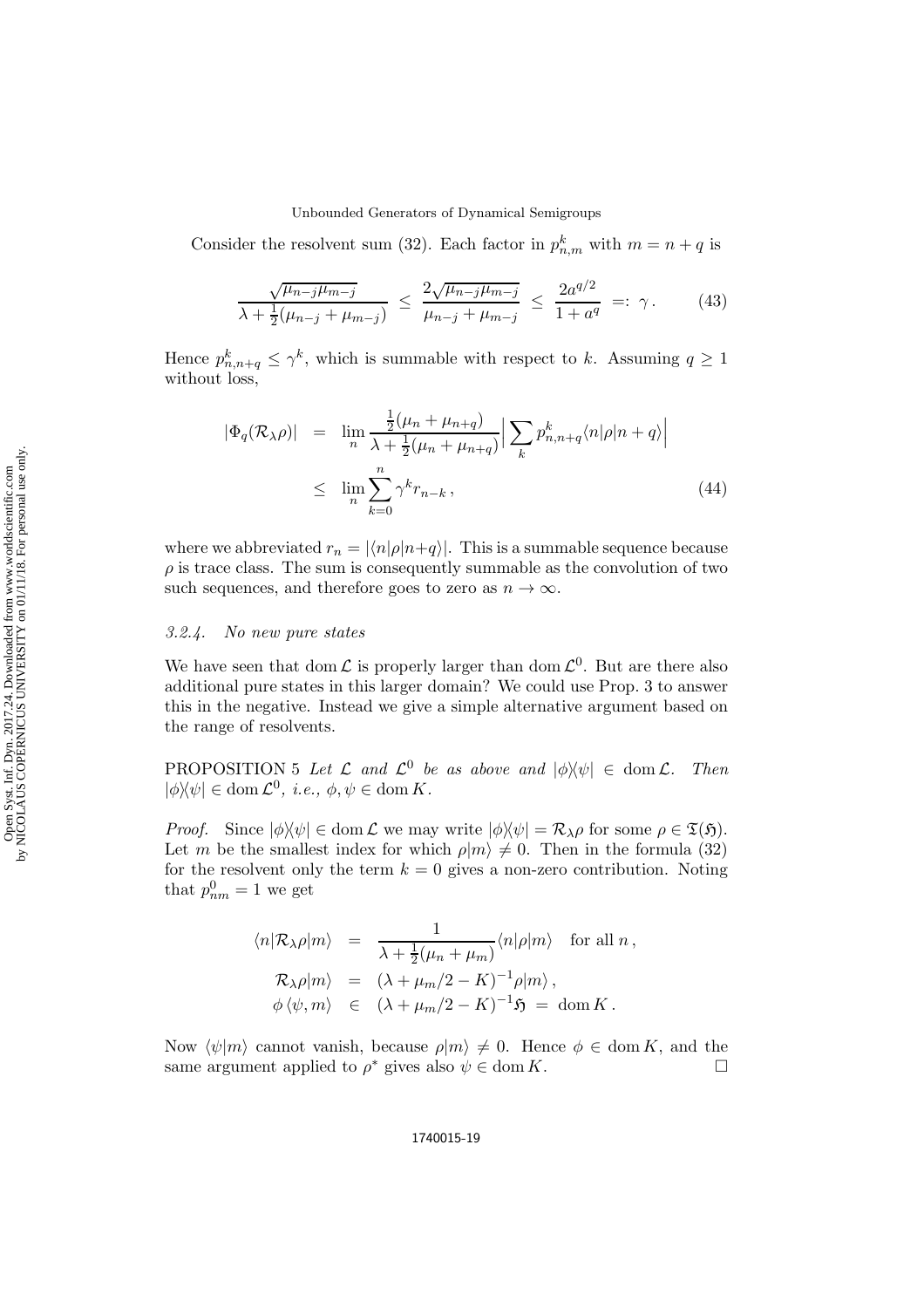## 3.3. Diffusion on diagonals

This is the basis for the example of a non-standard generator given in [6]. The basic idea is very similar to the quantum birth process, and the main conclusion is the same. However, the presentation in [6] was rather sketchy and incomplete, and did not mention an argument along the lines of Prop. 3. These clarifications were the focus of our collaboration, and have been independently summarized in [18]. Therefore we can be brief here.

The system Hilbert space in this case is  $\mathfrak{H} = L^2(\mathbb{R}_+, dx)$ . In order to stress the analogies we use the same notations as above for the generators. They are:

$$
K = \frac{d^2}{dx^2} \qquad \text{dom}\, K = \{ \psi \in \mathfrak{H} : \psi(0) = 0, \ \psi'' \in \mathfrak{H} \}, \qquad (45)
$$

$$
L = \sqrt{2} \frac{d}{dx} \qquad \text{dom}\, L = \text{dom}\, K \,.
$$
 (46)

K generates a diffusion with absorption at the boundary point  $0$ . Similarly, when seen as acting on integral kernels  $\rho(x, y)$ ,  $\mathcal L$  generates a diffusion with a degenerate diffusion operator  $(\frac{d}{dx} + \frac{d}{dy})^2$ , corresponding to diffusion along the diagonals  $x - y = \text{const}$  with absorption at the boundary of the positive quadrant. Both semigroups can be solved explicitly by the reflection trick: The semigroup without the absorbing boundary condition is translation invariant, and acts by convolution with a Gaussian kernel. The solution with absorption is then obtained by first extending the initial function to an antisymmetric one on the whole line, applying the Gaussian kernel and restricting to the half line afterwards.

In this way we get the time evolution (see [18], correcting [6]), written in terms of its action on integral kernels  $\omega : \mathbb{R}_+ \times \mathbb{R}_+ \to \mathbb{C}$  representing trace class operators:

$$
(\mathcal{T}_{t}\omega)(x,y) = \frac{1}{2\sqrt{\pi t}} \int_{0}^{\infty} d\xi \sum_{n=0,1} (-1)^{n} \exp\left\{-\frac{1}{4t}|\min(x,y) - (-1)^{n}\xi|^{2}\right\}
$$
  
 
$$
\times \omega(\xi + [x-y]_{+}, \xi + [y-x]_{+}). \tag{47}
$$

Here we wrote  $x_+ = \max\{0, x\}$  for the positive part of a number. By integration (11) we get the resolvent

$$
(\mathcal{R}_{\lambda}\omega)(x,y) = \int_{0}^{\infty} d\xi \ f_{\lambda}^{x,y}(\xi) \ \omega(\xi + [x-y]_{+}, \xi + [y-x]_{+}) \tag{48}
$$

$$
f_{\lambda}^{x,y}(\xi) = \frac{1}{2\sqrt{\lambda}} \sum_{n=0,1} (-1)^n \exp\left\{-\sqrt{\lambda}|\min(x,y) - (-1)^n \xi|\right\}.
$$
 (49)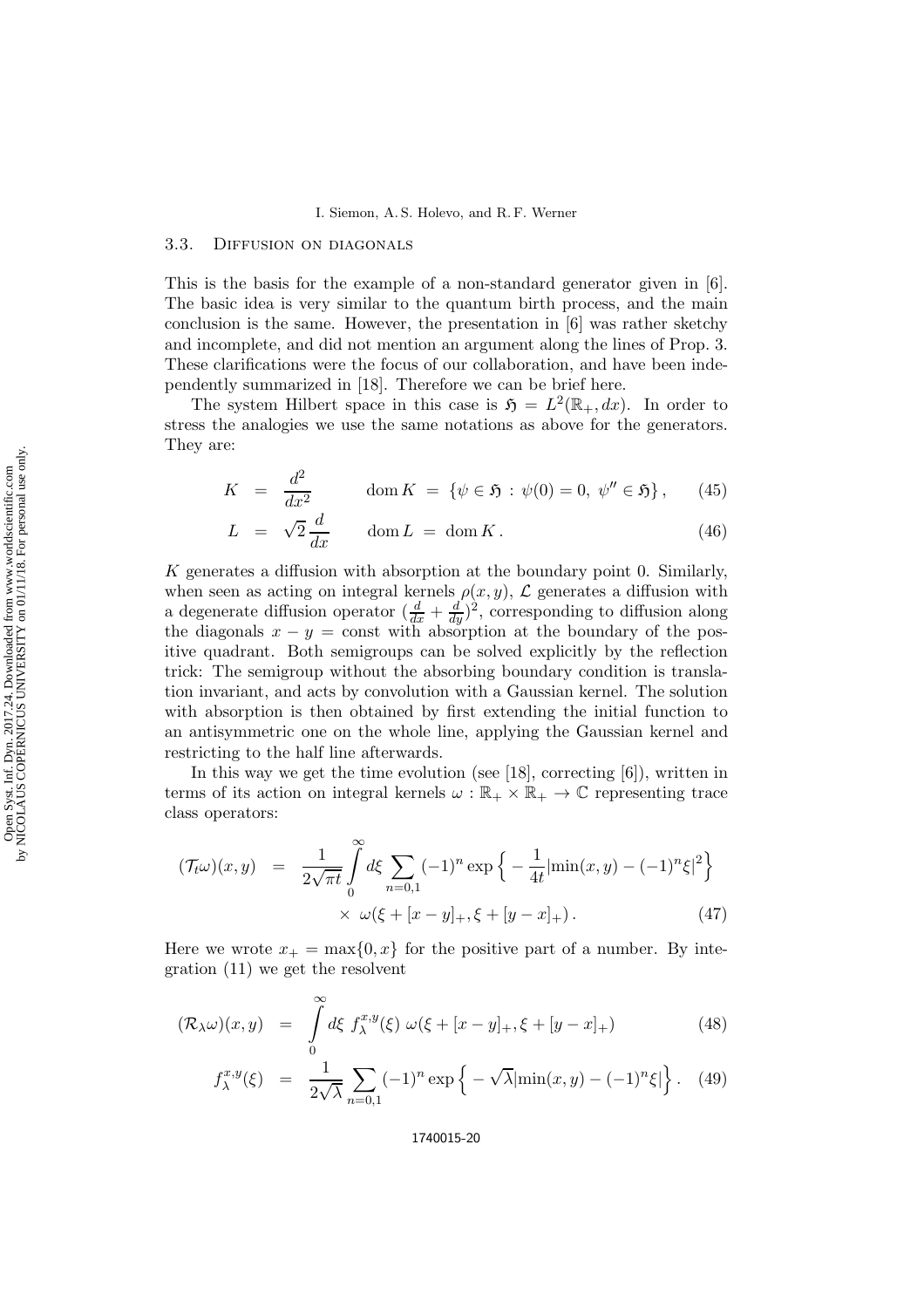Since  $f_{\lambda}^{0,y} = f_{\lambda}^{x,0} = 0$  we must have  $\mathcal{R}_{\lambda}\omega(0,y) = \mathcal{R}_{\lambda}\omega(x,0) = 0$  for all  $\omega$ . Hence, for all  $\omega \in \text{dom }\mathcal{L}$ ,  $\omega(0, y) = \omega(x, 0) = 0$ . Similarly, one sees that the kernel  $\omega(x, y)$  has to be continuous for  $\omega \in \text{dom }\mathcal{L}$ .

To find the normalization loss we can integrate (47) to get

$$
\operatorname{tr} \mathcal{T}_t \omega = \operatorname{tr} \omega - \int_0^\infty d\xi \, \operatorname{erfc}\left(\frac{\xi}{2\sqrt{t}}\right) \omega(\xi, \xi), \tag{50}
$$

where erfc denotes the complementary error function. We substitute  $\xi \mapsto$  $2\sqrt{t}\eta$  and take from [18] the information that, for  $\omega \in \text{dom }\mathcal{L}$ , we have  $\omega(x, x) = \Lambda x + o(x)$  as  $x \to 0$ . Then by dominated convergence, and using  $\int_0^\infty dx x \operatorname{erfc}(x) = 1/4$ , we find

$$
\operatorname{tr} T_t \omega = \operatorname{tr} \omega - 2\sqrt{t} \int_0^\infty d\eta \, \operatorname{erfc}(\eta) \omega \Big( 2\sqrt{t} \, \eta, 2\sqrt{t} \, \eta \Big) = \operatorname{tr} \omega - t\Lambda + o(t) \,. \tag{51}
$$

The diagonal derivative  $\Lambda = -d/(dx)\omega(x, x)|_{x=0}$  plays the same role as  $\Phi_0(\rho)$ in the previous section (compare (37)).

The crucial observation is once again, that  $|\phi\rangle\langle\psi| \in \text{dom }\mathcal{L}$  implies  $|\phi\rangle\langle\psi| \in$ dom  $\mathcal{L}^0$ . Two techniques are available for showing this: In analogy to Prop. 5 one can directly show that  $(\mathcal{R}_{\lambda}\omega)\chi \in \text{dom }K$  for suitable  $\chi$ . But in this case it is preferable to invoke Prop. 3.

## 4. Examples of Non-Standard Generators

We focus here on the examples, which come immediately out of the two examples studied in the previous section: The quantum birth and the diagonal diffusion semigroups. In both cases we considered a standard generator  $\mathcal{L}$ . arising from positive perturbation of a no-event generator  $\mathcal{L}^0$ . Now we go one step further and add to  $\mathcal L$  another positive term, leading to the generator  $\text{dom }\mathcal{L}$  of a conservative semigroup. This perturbation again follows the minimal solution pattern (Sect. 2.3) with a rank one perturbation, for simplicity. That is, we set

$$
\widehat{\mathcal{L}}\rho = \mathcal{L}\rho - \text{tr}(\mathcal{L}\rho)\widehat{\rho}, \qquad \text{dom}\,\widehat{\mathcal{L}} = \text{dom}\,\mathcal{L}. \tag{52}
$$

The added term is completely positive on dom  $\mathcal{L}$ , because normalization loss is negative. The equality of domains follows from Lemma 1. In dynamical terms, the process will reset to  $\hat{\rho}$ , whenever there is an "arrival event", which under  $\mathcal L$  would mean a loss of normalization: in the quantum birth case, this will be an arrival at infinity, and in the diagonal diffusion case an arrival at the origin.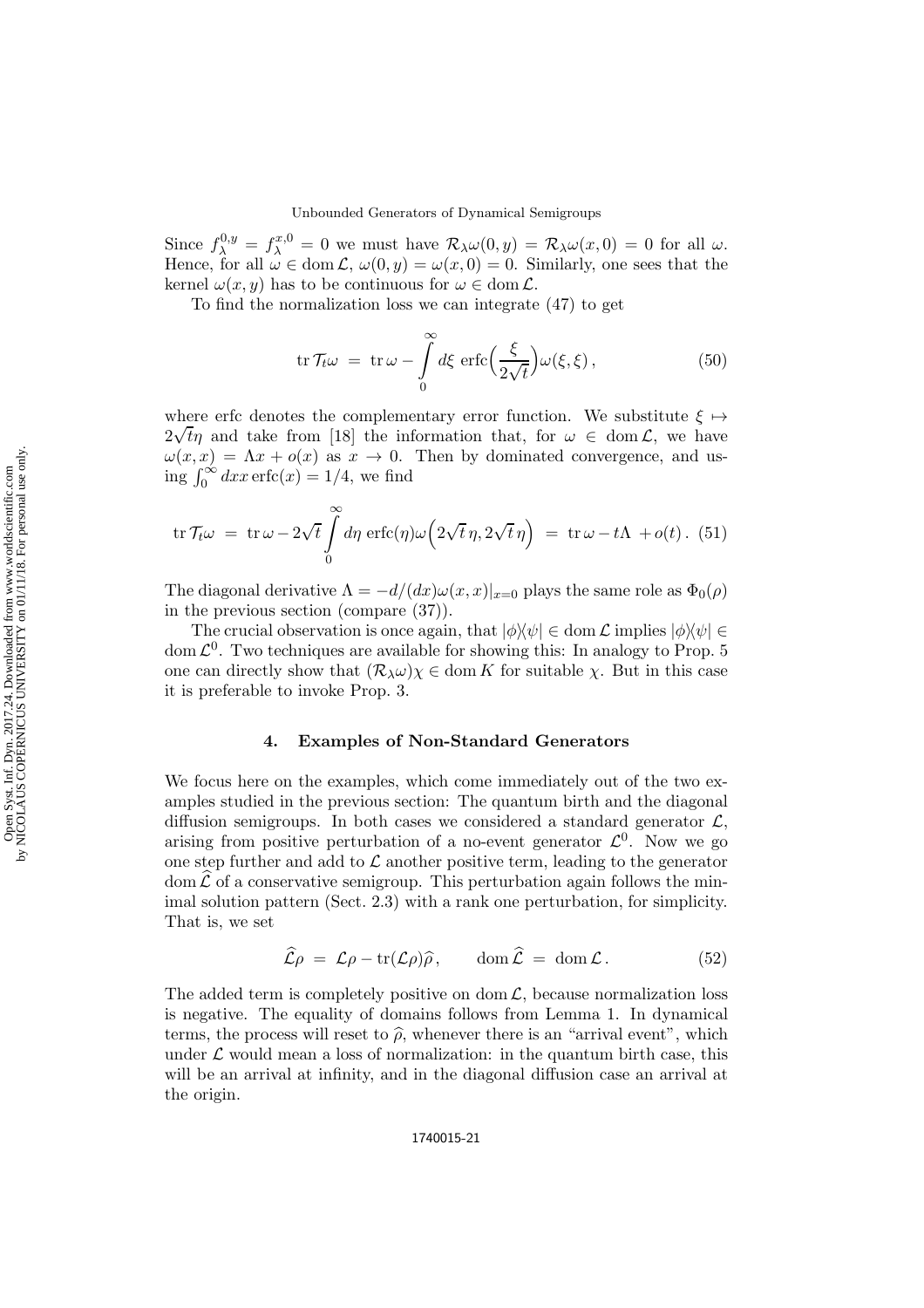I. Siemon, A. S. Holevo, and R. F. Werner



Fig. 1: Generators and their domains in the construction of a non-standard generator  $\hat{\mathcal{L}}$ .

We have here two construction steps in which a completely positive term is added to the generator. Why can they not be fused into a single step adding both terms simultaneously? Indeed, if this were possible,  $\mathcal L$  would be, by definition, a standard generator. The key observation is that  $\mathcal L$  is infinitesimally trace preserving on dom  $\mathcal{L}^0$ , so  $\mathcal{P} = \mathcal{L} - \mathcal{L}^0$  is already as large as it can be. However, since the semigroup  $\exp(t\mathcal{L})$  is not conservative, dom  $\mathcal{L}$  must be properly larger than dom  $\mathcal{L}^0$ , because a generator which is infinitesimally conservative on its full domain would generate a conservative semigroup. The term added when passing from  $\mathcal L$  to  $\widehat{\mathcal L}$  vanishes on dom  $\mathcal L^0$ , so is strictly associated with the "new" part of the domain. The various generators and domains are graphically summarized in Fig. 1.

The same relations may hold in the discrete classical case, namely whenever  $\mathcal L$  is a standard generator which appears conservative on the pure states in its domain, but actually allows some escape to infinity and hence generates a non-conservative semigroup. Indeed, any standard generator is completely determined by its action on the pure states (even though its full domain might not be spanned just by these). If  $\hat{\mathcal{L}}$  were standard, since it coincides with  $\mathcal L$  on the pure states, we would have  $\widehat{\mathcal L} = \mathcal L$ . On the other hand, these generators are clearly different, since one generates a conservative semigroup and the other does not.

In the quantum case this argument is too simple, since not all pure states are in the domain, but only those  $|\psi\rangle\langle\psi|$  with  $\psi \in \text{dom } K$ . So the possibility we have to discuss is that there might be another contraction generator  $\widetilde{K}$ , and associated no-event semigroup generator  $\mathcal{L}^0$ , from which  $\mathcal{L}$  arises in a one-step minimal solution construction.

It is here that we can use the fact (Props. 5 and 3) that for all  $|\phi\rangle\langle\psi| \in$ dom  $\hat{\mathcal{L}}$  we actually have  $\phi, \psi \in \text{dom } K$ . So even if we had started from some other  $\widetilde{K}$ , we could still reconstruct dom K from dom  $\widehat{\mathcal{L}} = \text{dom }\mathcal{L}$ . Since  $\widehat{\mathcal{L}}$ and  $\mathcal L$  coincide on  $(\text{dom } K)$ <sup>k</sup> they would arise as minimal solutions from the same equation on  $(\text{dom } K)^\chi$ . Therefore, in both examples  $\mathcal L$  is non-standard.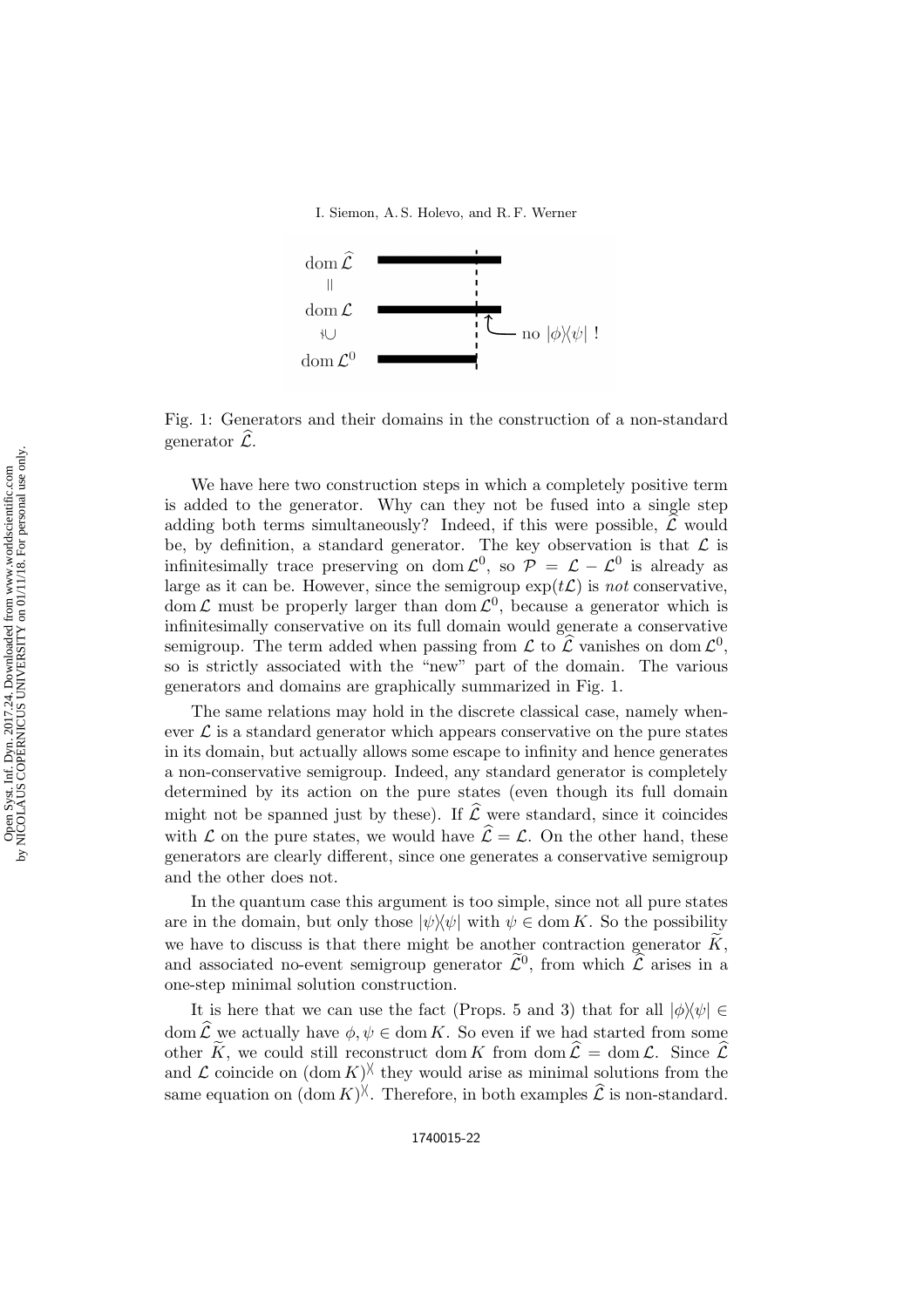#### 5. Conclusions and Outlook

We have explicitly defined a notion of unbounded GKLS generators, which we feel summarizes an agreement in the literature  $[1, 21, 2, 5, 16]$ . However, as we have shown, not all generators are of this form.

As the defining feature of the standard form we took the existence of many pure states in the domain. Alternatively, one can start from the observation that  $\mathcal{T}_t - \mathcal{T}_t^0$  is completely positive for all t. Bill Arveson [7, 19] calls no-event semigroups  $\mathcal{T}_{t}^{0}$  with this property the *units* of  $\mathcal{T}_{t}$ . His "standard" case, which he calls "type I", is defined by the existence of many such units, which arise by Lemma 2 from each other. He gives examples, which are not of this kind, especially one with no units at all [7, 22] ("type III"). It is unclear how our notion of standardness and Arveson's type I are exactly related, and this seems like an excellent question for further research.

Of course, the long-term goal is to arrive at a better understanding of non-standard generators, for which a closer look at the classical theory will certainly be helpful.

# Acknowledgement

I.S. and R.F.W. are supported by RTG 1991 and SFB DQ-mat of the DFG.

## Bibliography

- [1] E. B. Davies, Rep. Math. Phys. 11, 169 (1977).
- [2] F. Fagnola, Proyecciones 18, 1 (1999).
- [3] A. S. Holevo, J. Math. Phys. **37**, 1812 (1996).
- [4] A. M. Chebotarev, J. Sov. Math. **56**, 697 (1991).
- [5] A. S. Holevo, Izvest. Math. 59, 1311 (1995).
- [6] A. S. Holevo, Russ. Math. Surv. 51, 1206 (1996).
- [7] W. Arveson, Noncommutative Dynamics and E-Semigroups, Springer, 2003.
- [8] W. Arveson, Erg. Th. Dyn. Syst. 22, 1017 (2002).
- [9] J. G. Kemeney, J. L. Snell, and A. W. Knapp, Denumerable Markov Chains, Springer, 1966.
- [10] K.-J. Engel and R. Nagel, One-Parameter Semigroups for Linear Evolution Equations, Springer, 2000.
- [11] D. Kretschmann, D. Schlingemann, and R. F. Werner, J. Funct. Anal. 255, 1889 (2008).
- [12] E. B. Davies, Quantum Theory of Open Systems, Academic Press, 1976.
- [13] R. F. Werner, Ann. Inst. H. Poincaré Phys. Théor. 47, 429 (1987).
- [14] M. Reed and B. Simon, Methods in Modern Mathematical Physics, vol. 2: Fourier Series and Selfadjointness, Academic Press, 1975.